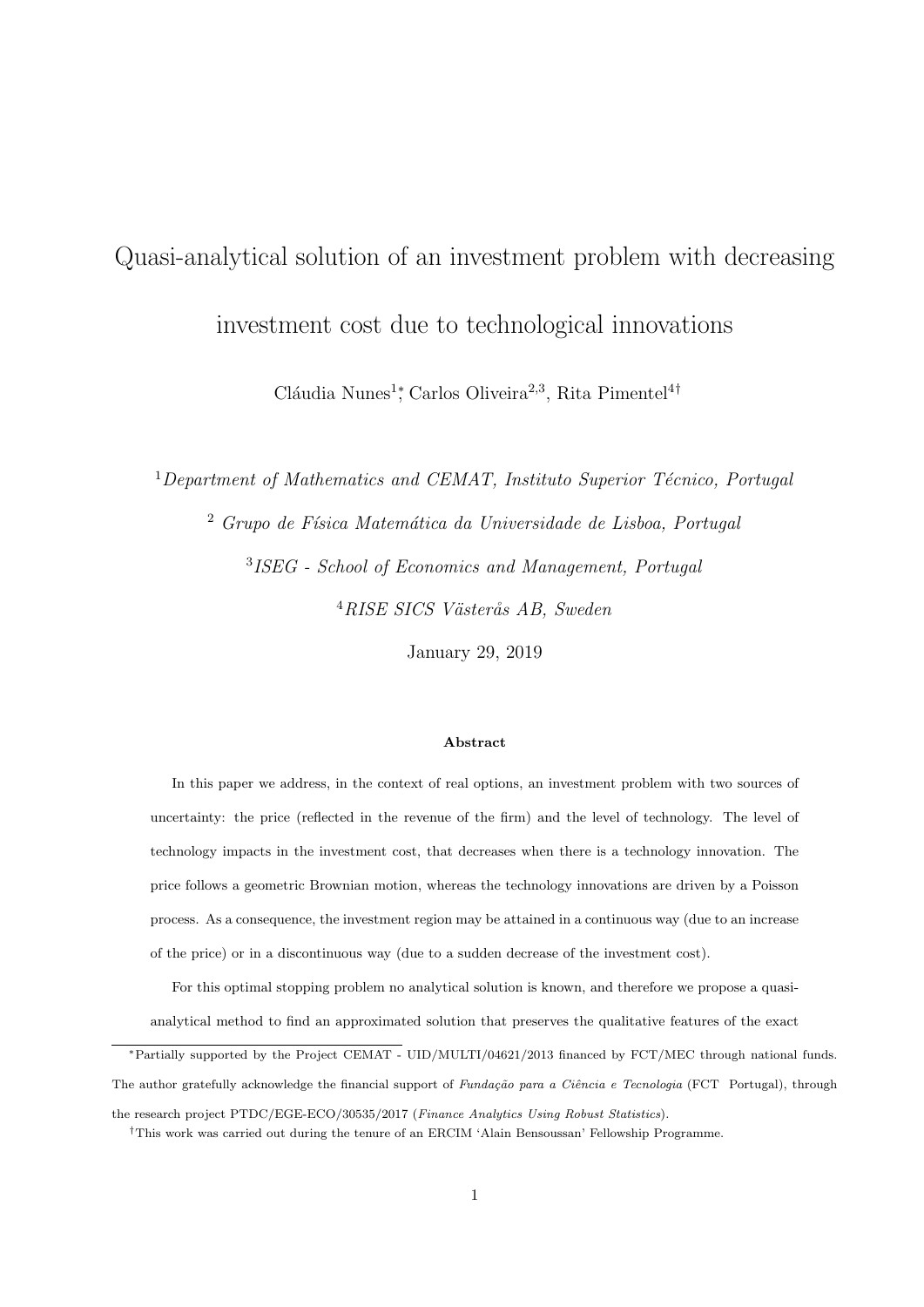solution. This method is based on a truncation procedure and we prove that the truncated solution converges to the solution of the original problem.

We provide results for the comparative statics for the investment thresholds. These results show interesting behaviors, particularly, the investment may be postponed or anticipated with the intensity of the technology innovations and with their impact on the investment cost.

### 1 Introduction

The optimal time to undertake an investment opportunity has been an important research question for both economists and mathematicians, mainly, since the pioneering works of Dixit and Pindyck [4] and Trigeorgis [21]. Over time, the models to solve these optimal stopping time problems have become more complex, since researchers and practitioners intend to represent the economic reality in a more realistic way. As a consequence, both the number of sequential decisions studied and the number of sources of uncertainty in these models have increased.

One particular aspect that has been under the spots of real options literature is the impact of technology innovations, that may lead to significant changes in the revenue and costs of the companies. In the past few years, given a large number of breakthroughs innovations, some industries have seen their investment costs decreasing over time. Therefore, nowadays, companies understand better the value of technology innovations (Guney et al. [9]), as they have been realizing that such innovations may create incentives for an early investment due to the lower costs. Due to the importance of these innovations to companies and governments, this has been broadly reported in the media (some examples are presented in the next paragraphs) and discussed in the economic literature (see for instance Flor and Hansen [7] and Murto [15]).

For example, in the renewable energy sector we see a large impact of falling costs. In December 2018, the International Renewable Energy Agency (IRENA), in its latest report, mentioned that the solar photovoltaic module prices have fallen by around 80% since 2009, and the wind turbine prices have fallen around 30-40% <sup>1</sup>. In the same line, Hanno Schoktlish, CEO of Kaiserwetter argues that " the decreases in the cost of renewable

<sup>&</sup>lt;sup>1</sup>The report entitled *Renewable Power: Climate-Safe Energy Competes on Cost Alone* can be found at https://www.irena.org/-/media/Files/IRENA/Agency/Publication/2018/Dec/IRENA COP24 costs update 2018.pdf.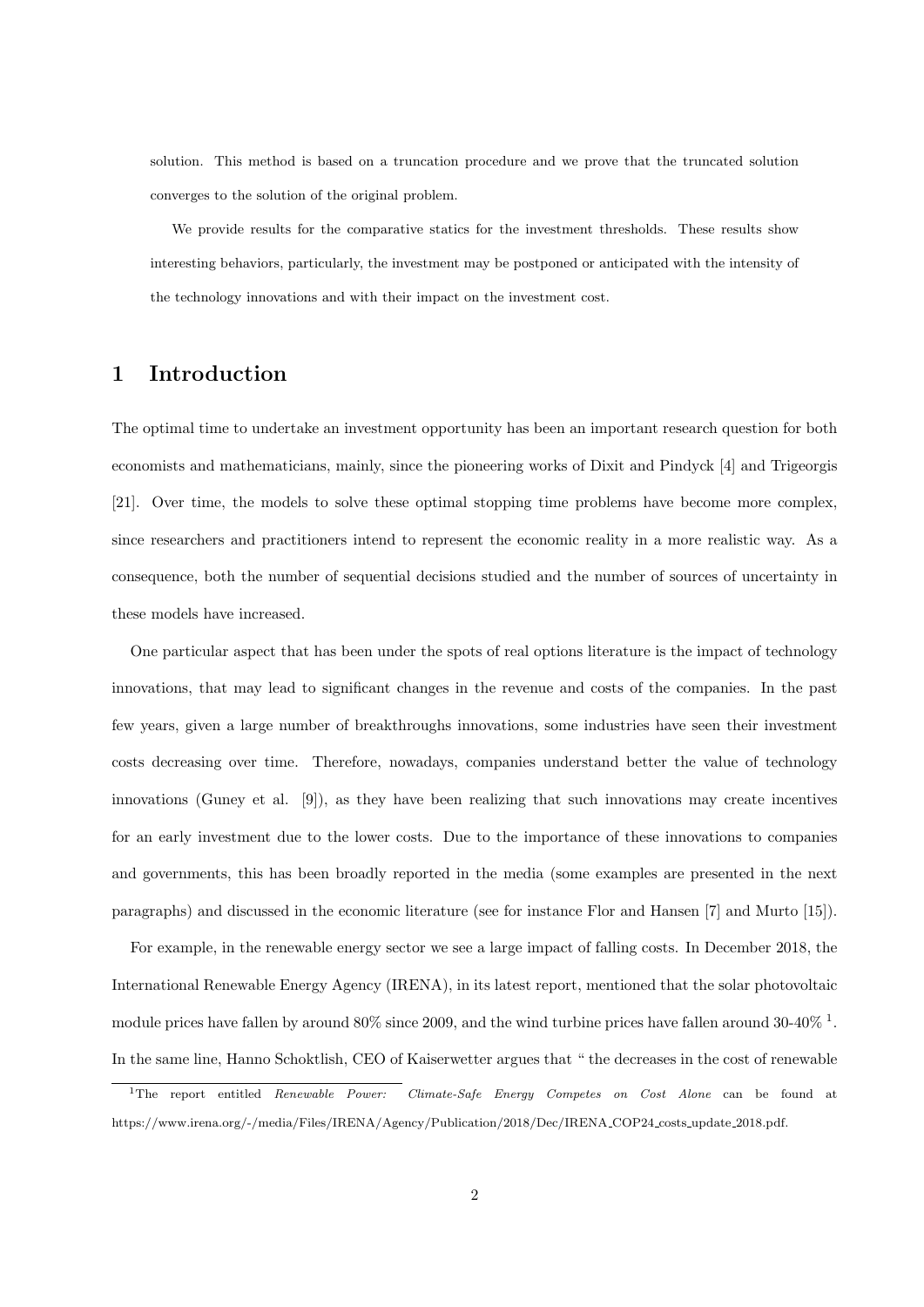energy... has occurred for several reasons. These include technological improvements..."<sup>2</sup>. Also Hunt and Shuttleworth [12] reports about decreasing investment cost in energy investment. According to these authors, as a result of studies sponsored by space programs, it was possible to build turbines much more efficient and smaller than before, reducing in a drastic way the optimal power plant size, with enormous cost reduction. Aside from technological innovations, other factors may lead to a sudden decrease in the investment cost. For instance, as a result of govern interventions in key areas of the economy (as the renewable energies), as Deng et al. [3] analyse.

A recent global survey of IT and finance leaders by independent research firm Vanson Bourne showed that in manufacturing, 42% of the CEO's of 900 companies said that they have already reduced operational costs through innovation<sup>3</sup>. This impact is particularly important in high-tech companies, where the progress in technology takes advantage of other industries, as it is the case of pharmaceutical companies. For example, advances in technology related to biomarkers, as well as developments in the understanding of the human genome, have changed the cost structure for firms developing products targeting small patient populations<sup>4</sup>. Still in the health sector, research studies (see for instance Lee and Choi [13]) have demonstrated that investing in health IT in a hospital setting has potential benefits, that impact in the reduction of the cost, by increasing efficiency and productivity metrics.

In this paper we address, in the context of real options, an investment model with two sources of uncertainty: the price (reflected in the revenue of the firm) and the level of technology. The firm needs to optimize his investment decision by taking into account the random fluctuations of the revenue and the changing investment cost. Additionally, it is considered that the investment costs are decreasing with technology innovations. We borrow the probabilistic terminology to say that a significant drop in the investment cost is a jump. Problems with two sources of uncertainty have been studied in the real options literature, as one can see, for example, in Alghalith [1], Dixit and Pindyck [4], McDonald and Siegel [14], Murto [15], Pennings and Sereno [20], and Zambujal-Oliveira and Duque [22], among others.

<sup>2</sup>Available at https://es.kaiserwetter.energy/speakers-corner/single-view/production-cost-of-renewables-undercuts-fossilfuel-energy-nuclear-power-for-the-first-time/

<sup>3</sup>Available at https://www.industryweek.com/leadership/why-it-so-hard-invest-technology

<sup>4</sup>Available at https://www.nber.org/reporter/2018number3/garthwaite.html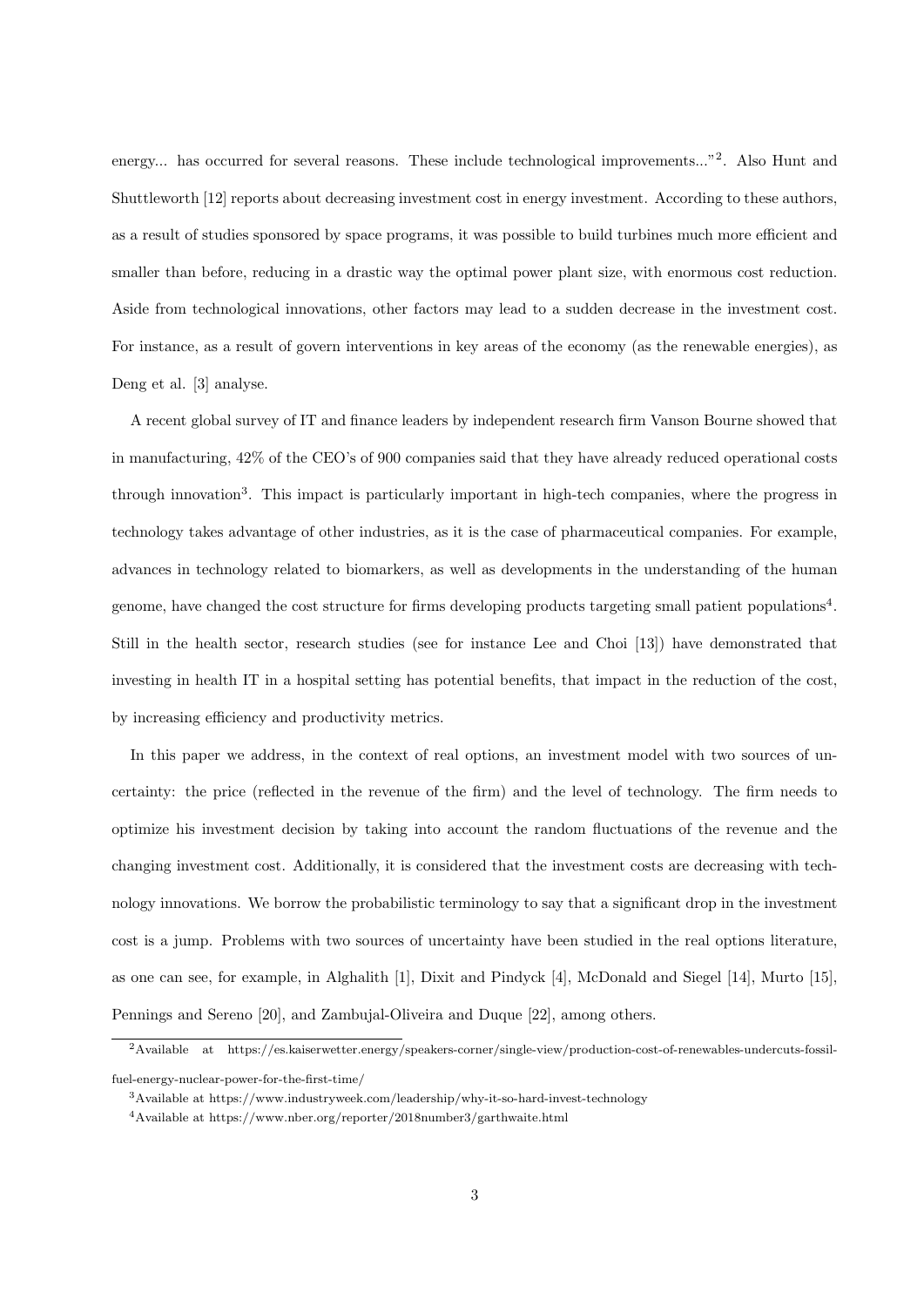Along the paper, we consider that such jumps in the investment cost, which are due to an innovation process (assumed exogeneous to the company), are driven by a Poisson process. Furthermore, the size of the downward jump in the investment cost is known beforehand. These assumptions are common with most literature about real options models for technology innovations (see for instance, Farzin et al. [6], Doraszelski [5] and Hagspiel at al. [10]).

Our framework is very close to the one assumed by Murto [15], since we both study the timing of investment under effects of technological and revenue uncertainty. Additionally, we both assume that the revenue stream generated by the investment follows a geometric Brownian motion (GBM), and that the technology progress follows a Poisson process.

In his paper, Murto [15] states that, although the problem is well-posed, there is no analytical solution to the Hamilton-Jacobi-Bellman (HJB) equation that characterizes the value function. The reason of this difficulty lays in the fact that the stopping region may be attained continuously (due to an increase in the price) or discontinuously (as consequence of a downward jump in the investment cost). Then Murto [15] proposes an analytical solution only in the following some particular cases: either the price process is deterministic (meaning that he assumes that there is no volatility in the GBM); or the technological progress is deterministic (leading to an exponential decline in the investment cost). Therefore, in the cases he studied, instead of having a problem with two sources of uncertainty (that would lead to an exercise boundary and not to a point), he transforms it in a problem with just one source of uncertainty, where the classic tools (including verification theorems) may be used.

A similar model, where an analytical solution is obtained, can be found in Nunes and Pimentel [16]. In this paper, the authors consider that both the revenue and the costs are jump-diffusion processes, where the jumps in the revenue are downward jumps and the jumps in the investment cost are upwards. The direction of these jumps is such that, contrary to the case that we analise in the current paper, the stopping region is always attained through a continuous movement. This, combined with the fact that the value function is homogeneous (and therefore one may consider a change of variable, as proposed in Dixit and Pindyck [4]), leads to an optimal stopping time problem where an analytical solution can be found.

Our contribution to the state of the art is to provide a mathematical method to find an approximation for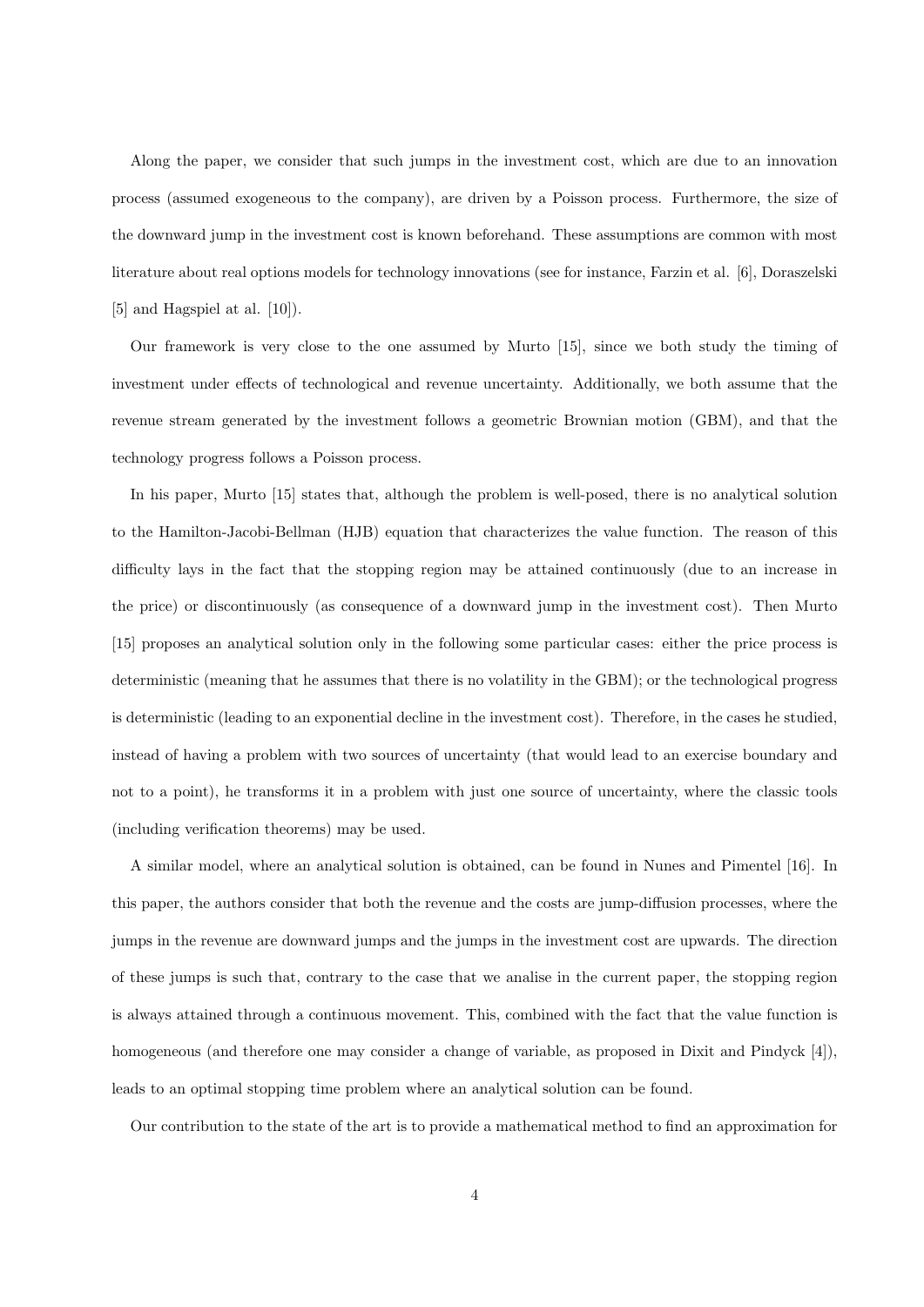the value function and the prices that trigger the investment decision. The method is based in a truncation approach, and we prove that the truncated problem converges to the solution of the original problem. The truncated method was firstly addressed, in the field of real options, by Guerra et al. [8]. Using the results found for the truncated problem, we are also able to provide insights about the comparative statics.

The quasi-analytical method proposed in this paper can be useful for other problems with the same features. For instance, it may be used to analyze the problem addressed by Nunes and Pimentel [16], but assuming now that jumps may also lead directly to an investment decision. In the same line, it can be used in the context of the problem addressed by Couto et al. [2], where it is also assumed that the processes that model the uncertainty follow jump-diffusions. This method can also be applied to the problem presented in Hagspiel et al. [11], where, similar to our case, the stopping region may be attained by a jump, in a discontinuous way.

The paper is organized as follows: in Section 2 we define the investment model, in Section 3 we solve the truncated problem and in Section 4 we present a convergence result. In Section 5 we present the comparative statics for the investment threshold with respect to the relevant parameter and in Section 6 the main conclusions of the paper are presented. Finally, there are two appendixes: the first one where we present all the proofs and the second one where we present some numerical results.

#### 2 Problem set-up

In this paper we consider a firm that has the option to make a singular and irreversible investment in a certain market producing a single good. We assume that the price of this product, P, evolves randomly in time according with a geometric Brownian motion, namely

$$
dP_t = \mu P_t dt + \sigma P_t dW_t, \quad \text{with } P_0 = p > 0,
$$

where  $\mu \in \mathbb{R}$  and  $\sigma > 0$ .

The investment cost depends on the level of technology on the market: the higher the technology level, the lower the investment cost. The level of technology evolves according to a point process, due to technology innovations. The sequence of times between consecutive innovations is a sequence of independent and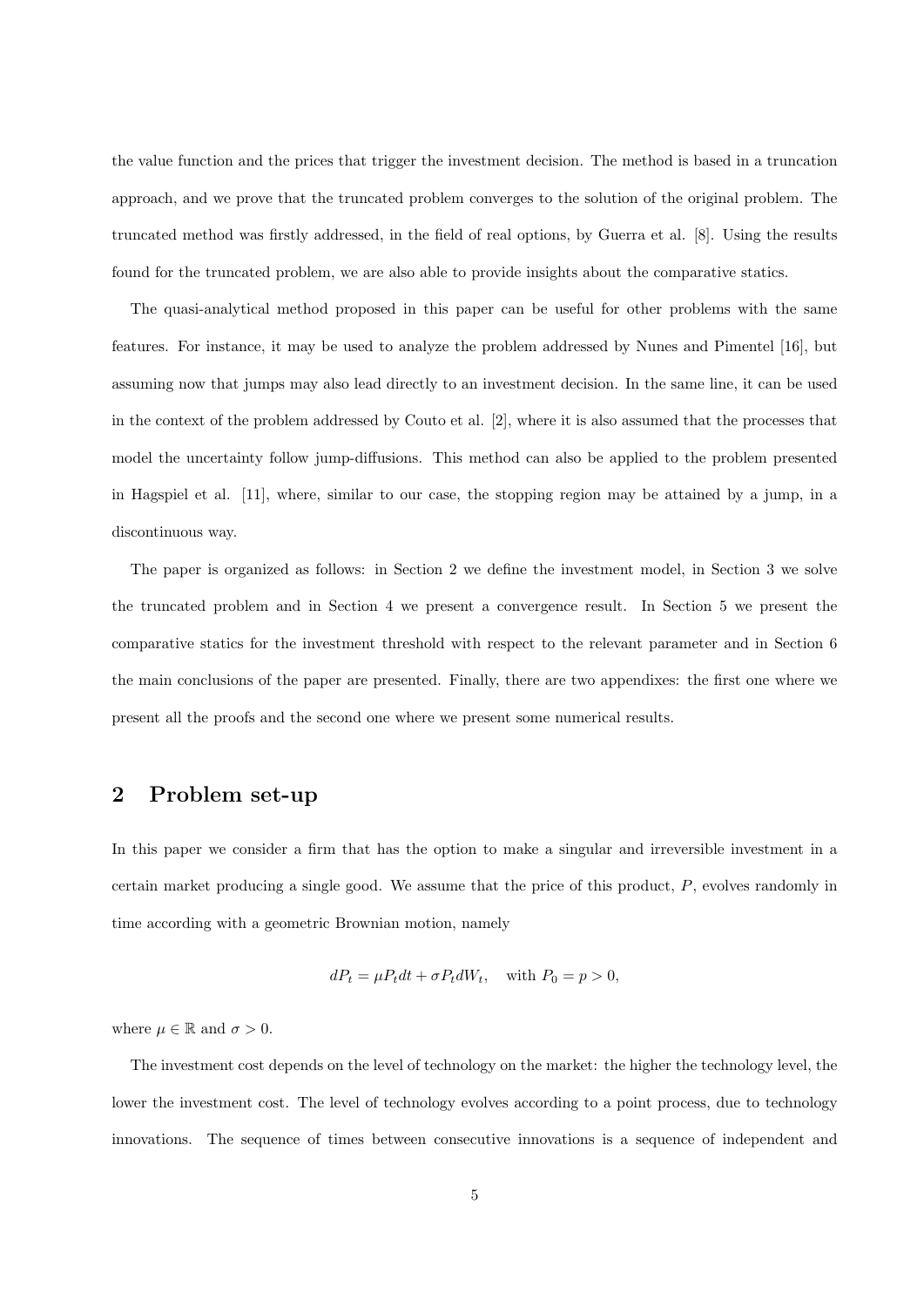identically exponentially distributed random variables, with parameter  $\lambda > 0$ . Therefore, if we let  $N = \{N_t :$  $t \geq 0$ , with  $N_0 = n$  and  $N_t$  representing the number of technology innovations occurred until time t, then N is a Poisson process with rate  $\lambda$ . Moreover, we assume that the process N is independent of the process P. Finally, the investment process  $I = \{I_t : t \geq 0\}$  is intrinsically related with the process N by:

$$
I_t = I\phi^{N_t}, \quad \text{with} \quad I_0 = I\phi^n,
$$

where  $I_t$  represents the investment cost at time t and  $\phi \in ]0,1[$ . Therefore, each time there is an innovation, the investment cost decreases by a factor of  $\phi$ .

Assuming that the current levels of price and technology are, respectively,  $p > 0$  and  $n \in \mathbb{N}_0$ , the value of the firm that undertakes the investment opportunity at time  $\tau$  is given by the functional

$$
J(p,n,\tau) = E_{p,n} \left[ \int_{\tau}^{+\infty} e^{-rs} P_s ds - e^{-r\tau} I_{\tau} \right],
$$

where  $r > 0$  represents the instantaneous interest rate. Here,  $E_{p,n}[\cdot]$  represents the expected value conditional to the information  $P_0 = p$  and  $N_0 = n$ . We will assume that  $r > \mu$  in order to ensure that  $E_{p,n}\left[\int_0^{+\infty}e^{-rs}P_sds\right]<+\infty$ . Additionally, using the strong Markov property of the GBM, and taking into account that  $E_{p,n}\left[\int_0^{+\infty}e^{-rs}P_sds\right]=\frac{p}{r-\mu}$ , it follows that

$$
J(p,n,\tau) = E_{p,n} \left[ e^{-r\tau} \left( \frac{P_{\tau}}{r-\mu} - I_{\tau} \right) \right] \equiv E_{p,n} \left[ e^{-r\tau} g_{N_{\tau}}(P_{\tau}) \right],
$$

with  $g_n(p) = \frac{p}{r-\mu} - I\phi^n$ . Therefore, throughout this paper, we intend to find the optimal investment time  $\tau^*$  that maximizes the functional J. Equivalently, we intend to find the value function

$$
V(p,n) = \sup_{\tau \ge 0} J(p,n,\tau). \tag{1}
$$

Trivial financial arguments lead us to guess that the optimal strategy is to invest for high levels of price and high levels of technology (and, consequently, lower investment cost). We also expect that, given a certain level of technology, n, the price that triggers the investment decision,  $p_n^*$ , should be larger than the threshold price,  $p_n^*$ , corresponding to a higher level of technology  $(\tilde{n} > n)$ . Therefore, we expect a stopping region of the form  $S = \{(p, n) \in \mathbb{R}^+ \times \mathbb{N}_0 : p \geq p_n^*\}$ , where  $n \to p_n^*$  is a decreasing function of the technology level, here denoted by n. This is in accordance with the classical results in real options (see for instance Dixit and Pindyck [4]).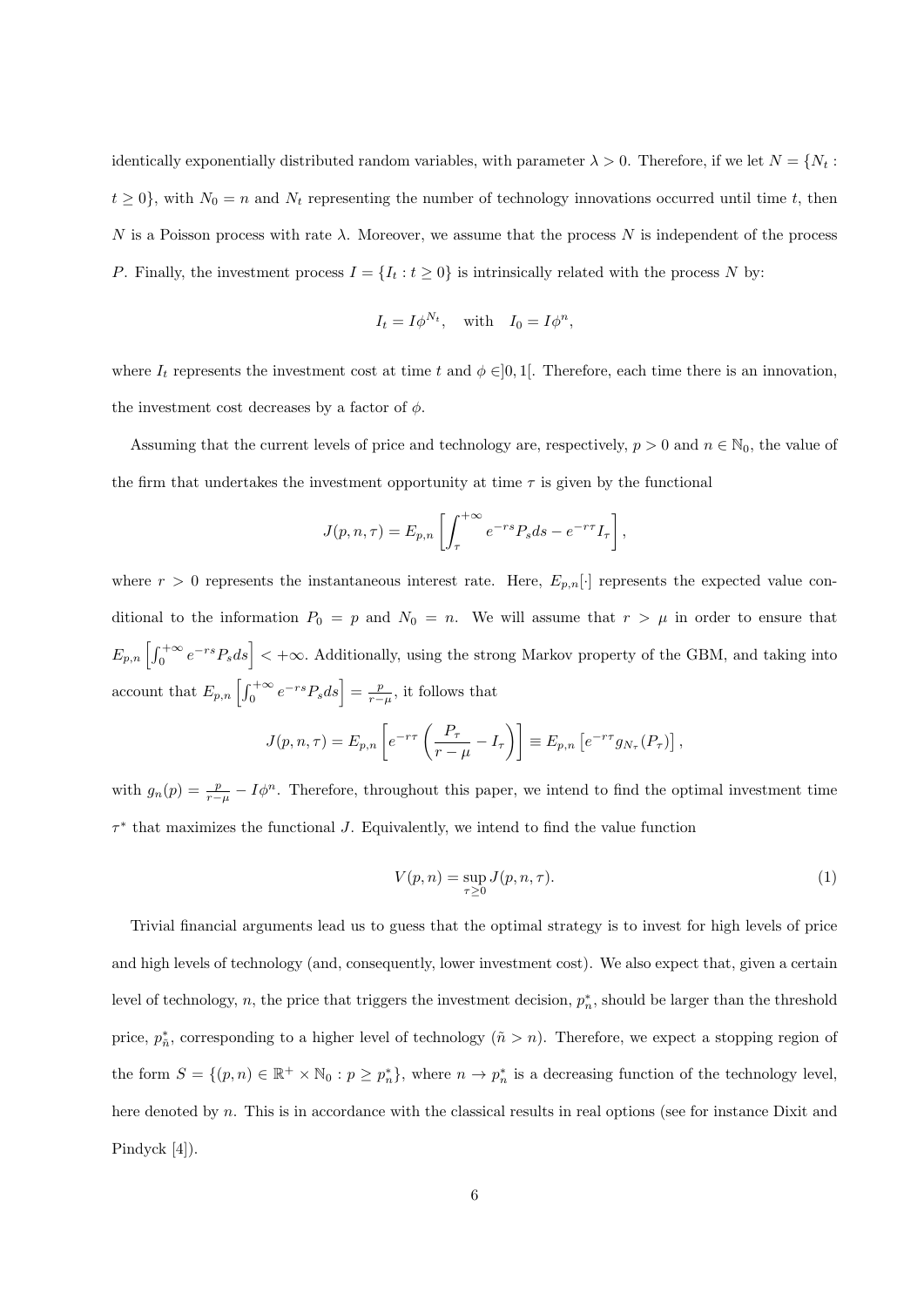Using standard arguments (see, for example, Oksendal and Sulem  $[18]$ ), the value function V must satisfy the following HJB equation:

$$
\min\{rV(p,n) - (\mathcal{L}V)(p,n), V(p,n) - g_n(p)\} = 0, \quad \text{for all } (p,n) \in \mathbb{R}^+ \times \mathbb{N}_0,
$$
\n
$$
(2)
$$

where  $\mathcal L$  is the infinitesimal generator of the bi-dimensional process  $(P, N)$ , given by:

$$
(\mathcal{L}f)(p,n) = \mu p f'(p,n) + \frac{\sigma^2}{2} p^2 f''(p,n) + \lambda (f(p,n+1) - f(p,n))
$$

where  $f'$  and  $f''$  are respectively the first and second derivatives of  $f$  w.r.t.  $p$ . The solution of the differentialdifference equation corresponding to the continuation decision in (2),  $rV(p, n) - (\mathcal{L}V)(p, n) = 0$ , is difficult to solve, since the solution in the state  $(p, n)$  depends on the solution of the same equation in the state  $(p, n+1)$ . Murto [15] also faces the same difficulty, even stating that there is no closed form solution for the differential-difference equation.

For a given  $p$  and  $n$  in the continuation region, after a jump in the technological process, one of the following situations hold: (1)  $(p, n + 1) \notin S$ , and, consequently, the decision is to continue postponing the investment or (2)  $(p, n + 1) \in S$ , which means that it is optimal to invest immediately after the jump (and thus  $V(p, n + 1) = g_{n+1}(p)$ ). This means that a jump may lead directly to the stopping region. As a consequence, the value of the firm at state  $(p, n)$  depends recursively on all the levels above  $(n + 1, n + 2, \dots)$ .

In an attempt to solve such problem, Murto [15] reduces the dimension of the stochastic process, leading to a different HJB equation, as the new equations depend only on a single variable: instead of  $(p, n)$  as state variable he uses  $\frac{p}{I\phi^n}$ . This strategy was already developed by Dixit and Pindyck [4]; Nunes and Pimentel [16] also use the same idea to solve an investment problem with two sources of uncertainty and also Couto et al. [2]. But contrary to [4, 16] (as in both cases the stopping region may be reached only by the diffusion component and not by a jump), this technique is not successful to solve the current problem, as the new equation has exactly the same difficulty in the continuation region.

In the next section we present a different strategy, which allows us to approximate the solution of the problem. Additionally, this technique is efficient to study the qualitative behavior of the solution when there are some changes in the parameters that characterize the uncertainty of the market.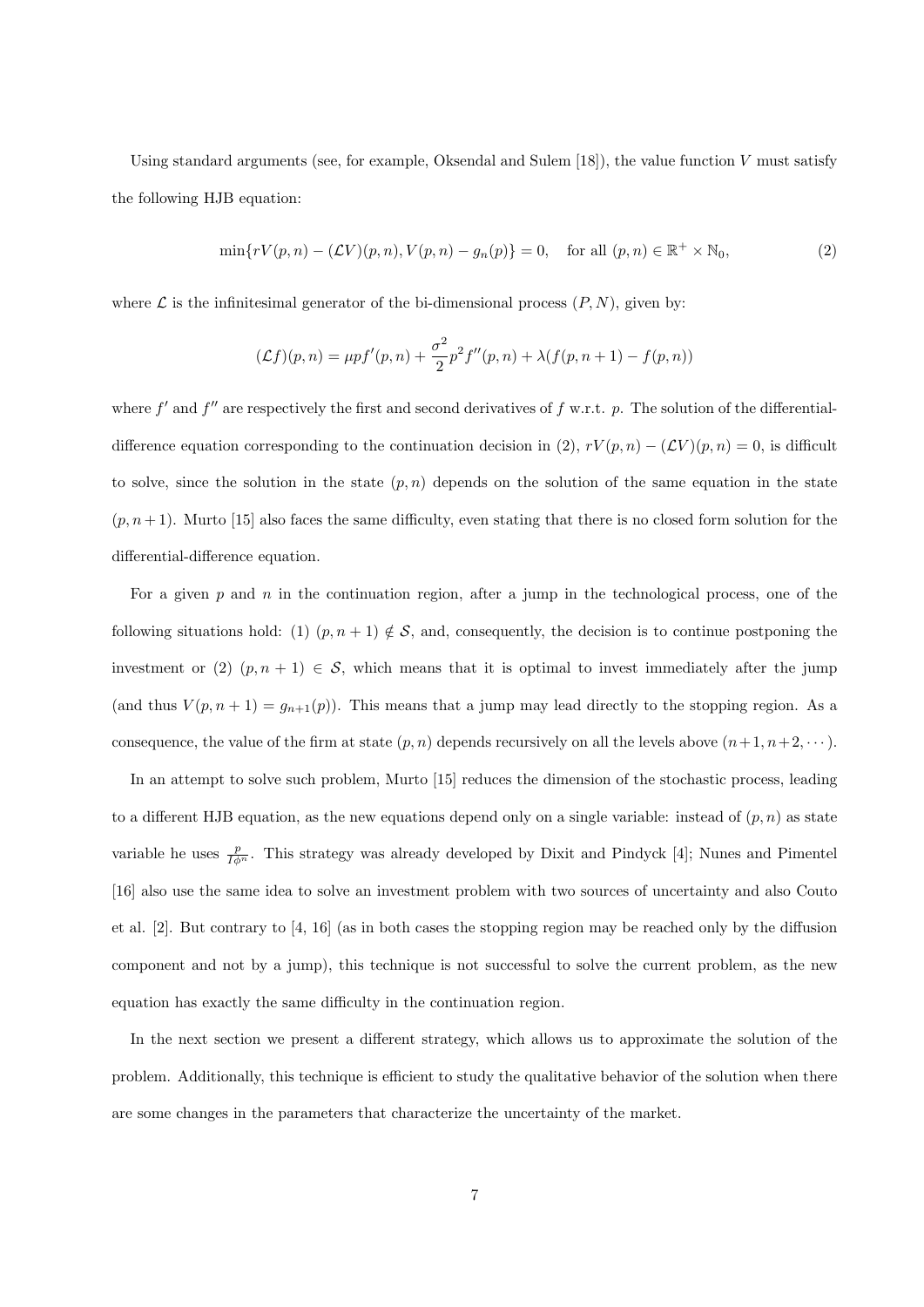### 3 The truncated problem

In this section we introduce the truncated problem. By truncated problem we mean that we assume that the investment time is bounded by a random time, that we define next. For a given  $\overline{n} \in \mathbb{N}$ , we let  $\tau_{\overline{n}} =$  $\inf\{t\geq 0 \ : N_t \geq \overline{n}\}\$ be the random time representing the first moment when the level of technology is, at least,  $\overline{n}$ . Then we define the following problem:

$$
V^{\overline{n}}(p,n) = \sup_{0 \le \tau \le \tau_{\overline{n}}} J(p,n,\tau)
$$
\n(3)

which is the *truncated* version of the one defined in (1) (in which the time horizon is infinite). We notice that, in our formulation, if no decision is taken until the moment  $\tau_{\overline{n}}$ , then this time will be the optimal investment time. When  $\overline{n} \to +\infty$ , then, using standard arguments, one can prove that  $\tau_{\overline{n}} \nearrow +\infty$  and, as we will show later, the solution of the truncated problem also converges to the solution of the original problem.

In Figure 1 we illustrate, for  $\bar{n} = 2, 3, 4$ , the expected optimal strategy for the truncated investment problem. In this figure we use the following notation:  $p_n^{\pi^*}$  is the trigger price for the investment when the maximum number of jumps of innovations is  $\overline{n}$ , and  $n < \overline{n}$  jumps have already occurred. By construction, the firm immediately undertake the investment opportunity when the maximum number of innovations have occurred. Moreover,  $p_n^{\overline{n}^*}$  decreases with n: the smaller the technological level, the larger the investment cost and thus, the price needs to be larger to trigger the investment decision.



Figure 1: Continuation and stopping regions when (a)  $\bar{n} = 2$ , (b)  $\bar{n} = 3$  and (c)  $\bar{n} = 4$ .

Following Oliveira and Perkowki [19], for a fixed level  $\overline{n}$ , the value function  $V^{\overline{n}}(p, n)$  is a solution of the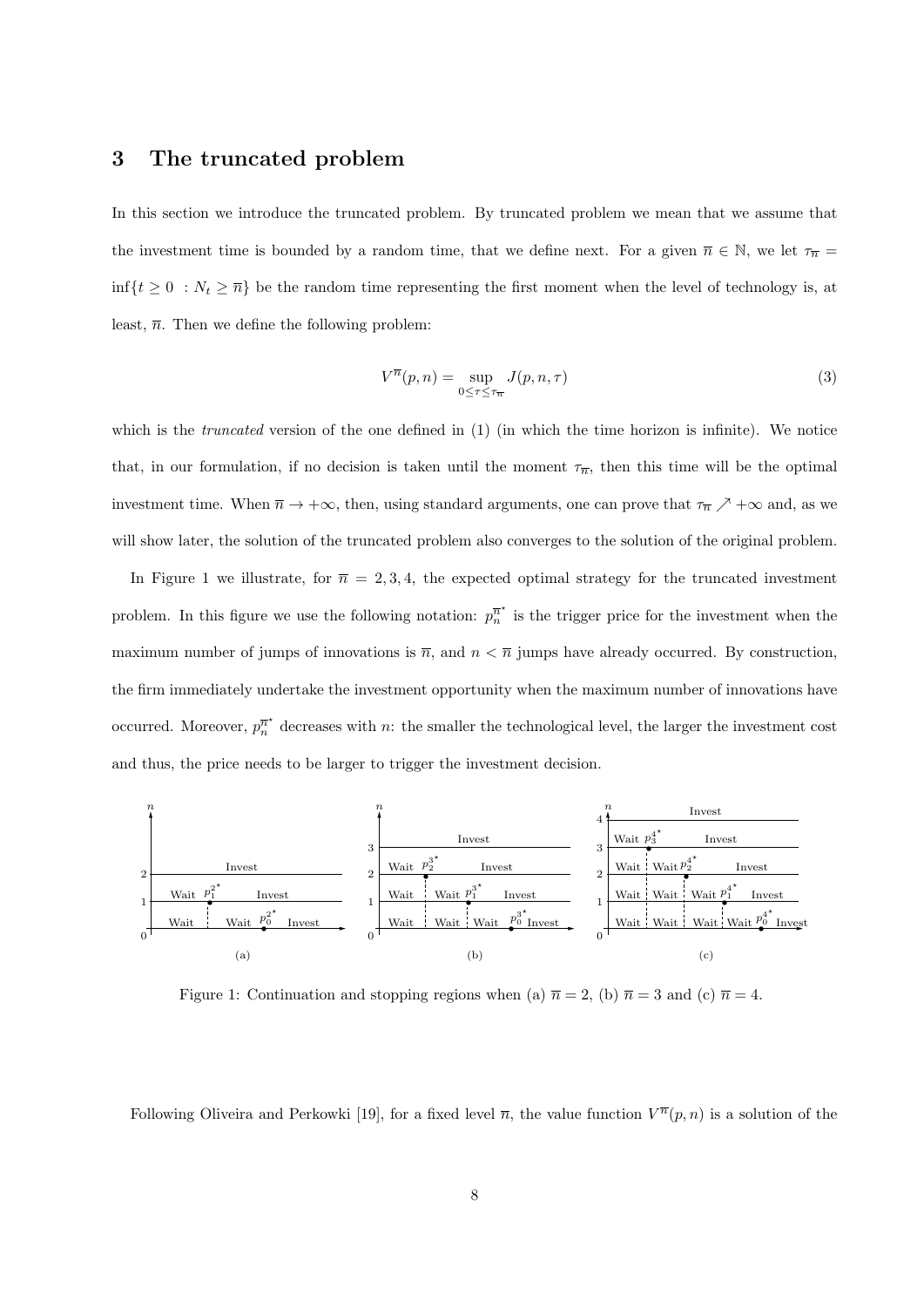following HJB equations:

$$
\min\{(r+\lambda)v_n^{\overline{n}}(p) - \mu p(v_n^{\overline{n}})'(p) - \frac{\sigma^2}{2}p^2(v_n^{\overline{n}})''(p) - \lambda v_{n+1}^{\overline{n}}(p), v_n^{\overline{n}}(p) - g_n(p)\} = 0,
$$
\n(4)

with  $n = 0, 1, 2, \dots, \overline{n} - 1$ . This accounts to solve a system of  $\overline{n}$  HJB equations, with  $v_{\overline{n}}^{\overline{n}}(p) = g_{\overline{n}}(p)$ , and  $v_n^{\overline{n}}(p)$  being  $C_1$  (as a consequence of the usual smooth-fit conditions).

For each  $\bar{n}$ , we need to solve the following set of  $\bar{n}$  ordinary differential equations (ODEs):

$$
(r + \lambda)v_n^{\overline{n}}(p) - \mu p(v_n^{\overline{n}})'(p) - \frac{\sigma^2}{2}p^2(v_n^{\overline{n}})''(p) = \lambda v_{n+1}^{\overline{n}}(p).
$$
 (5)

The solution to the associated homogeneous ODE is a function of the type  $Ap^{d_1} + Bp^{d_2}$ , with  $A, B \in \mathbb{R}$ , and  $d_1$  and  $d_2$  being the roots of the characteristic polynomial  $\frac{\sigma^2}{2}$  $\frac{\sigma^2}{2}d(d-1) + \mu d - (r + \lambda)$ :

$$
d_1 = \frac{\left(\frac{\sigma^2}{2} - \mu\right) + \sqrt{\left(\frac{\sigma^2}{2} - \mu\right)^2 + 2\sigma^2(r + \lambda)}}{\sigma^2} > 0 \text{ and } d_2 = \frac{\left(\frac{\sigma^2}{2} - \mu\right) - \sqrt{\left(\frac{\sigma^2}{2} - \mu\right)^2 + 2\sigma^2(r + \lambda)}}{\sigma^2} < 0.
$$

For future reference, we notice that  $d_1$  and  $d_2$  verify the following conditions

$$
r + \lambda = -\frac{\sigma^2}{2}d_1d_2
$$
 an  $\mu = \frac{\sigma^2}{2}(1 - d_1 - d_2).$  (6)

The construction of the particular solution of the ODE relies on the method developed by Nunes et al. [17]. The derivations, as well the way to prove that the solution to the HJB equation is, indeed, the solution for the truncated problem, are very similar for every  $\overline{n} \in \mathbb{N}$ . Therefore, in the next section we present in detail the case  $\bar{n} = 2$ , and later we present the results for a general  $\bar{n}$ , without proofs.

#### 3.1 The case  $\overline{n} = 2$

When we fix  $\bar{n}$ , the value function at the level  $\bar{n}$  is, by construction, given by  $g_{\bar{n}}$ , i.e.  $v_{\bar{n}}^{\bar{n}}(p) = g_{\bar{n}}(p)$ . Additionally, the ODE used to find  $v_{\overline{n}-1}^{\overline{n}}(p)$  is very similar to the one considered in a standard investment problem. Then, we are left with the derivation of  $v_i^{\overline{n}}(p)$  for  $i = 0, 1, \ldots, \overline{n} - 2$ .

For  $\bar{n} = 2$ , it follows that

$$
v_2^2(p) = \frac{p}{r - \mu} - I\phi^2, \quad \text{for } p > 0
$$
 (7)

$$
v_1^2(p) = \begin{cases} A_{1,0,0}^2 p^{d_1} + \lambda \left[ \frac{p}{(r-\mu)(r+\lambda-\mu)} - \frac{I\phi^2}{r+\lambda} \right], & 0 < p < p_1^{2^*} \\ \frac{p}{r-\mu} - I\phi, & p \ge p_1^{2^*} \end{cases}
$$
(8)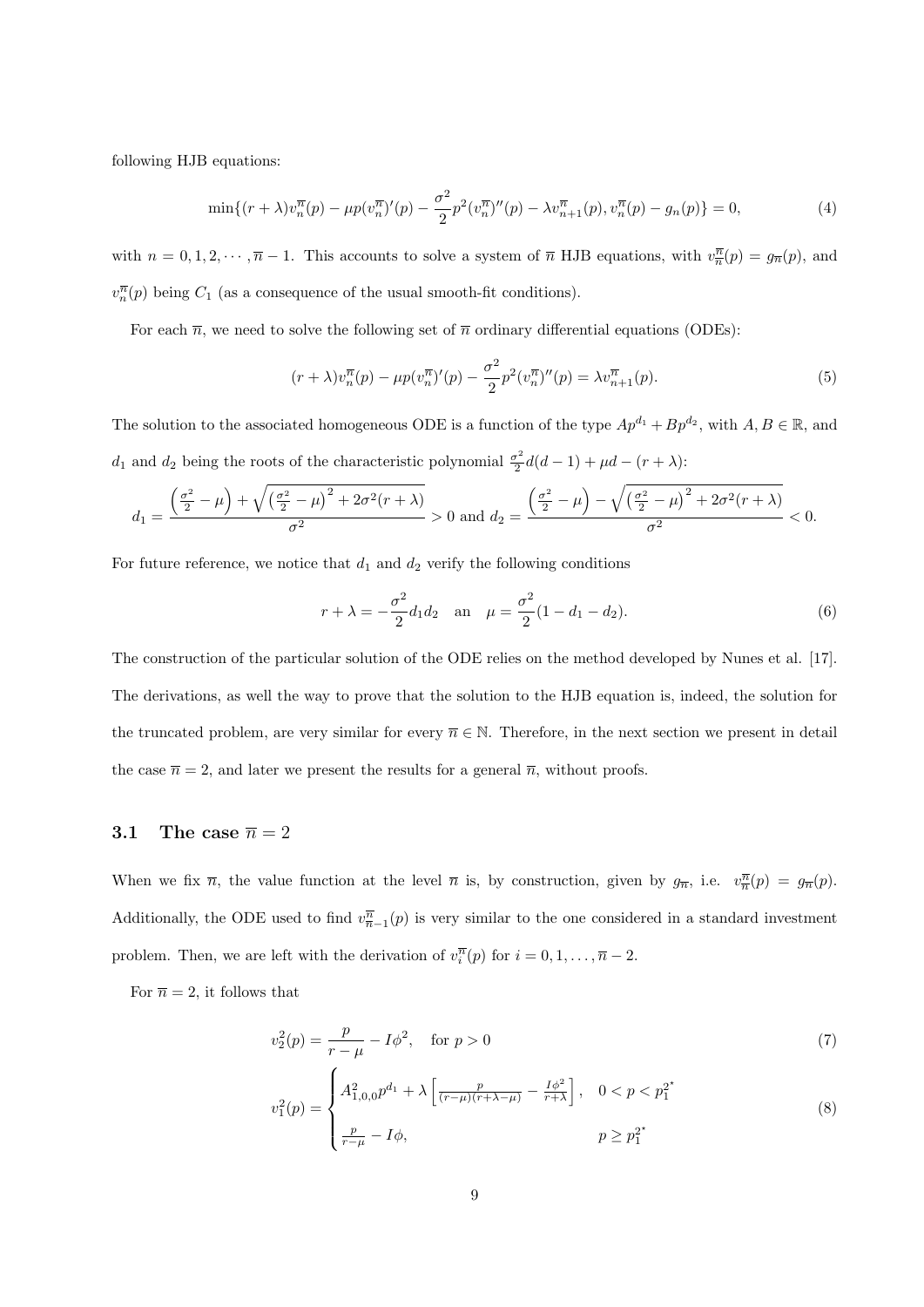where (7) is the value of the investment in perpetuity, and (8) is the value function of a standard investment problem. In particular, the usual value matching and smooth pasting conditions lead to

$$
p_1^{2^*} = \frac{d_2 - 1}{d_2} I \phi \left[ r + \lambda (1 - \phi) \right],\tag{9}
$$

$$
A_{1,0,0}^2 = \frac{(p_1^{2^*})^{1-d_1}}{d_1(r + \lambda - \mu)}.\tag{10}
$$

where, as previously introduced,  $p_n^{\bar{n}^*}$  is the investment threshold where the maximum number of technology innovations is  $\bar{n}$  (corresponding to the truncated problem) and n is the number of innovations already occurred.

Once we found  $v_1^2$ , we are now in position to derive  $v_0^1$ . Note that when  $n = 0$  and  $\overline{n} = 2$ , we need to take into account three possible regions for p: for  $0 < p < p_1^2$ , we know that we will not invest for sure even if the next jump occurs; when  $p_1^{2^*} \le p < p_0^{2^*}$ , then we will invest surely after the next jump; finally, for  $p \ge p_0^{2^*}$  we invest right away (see Figure 1). Using this reasoning and the results derived in Nunes et al. [17] to solve the differential-difference equations corresponding to the continuation region, we end up with the following result:

$$
v_0^2(p) = \begin{cases} \left(A_{0,0,0}^2 + A_{0,0,1}^2 \ln p\right) p^{d_1} + \lambda^2 \left[\frac{p}{(r-\mu)(r+\lambda-\mu)^2} - \frac{I\phi^2}{(r+\lambda)^2}\right], & 0 < p < p_1^{2^\star} \\ A_{0,1,0}^2 p^{d_1} + B_{0,1,0}^2 p^{d_2} + \lambda \left[\frac{p}{(r-\mu)(r+\lambda-\mu)} - \frac{I\phi}{r+\lambda}\right], & p_1^{2^\star} \le p < p_0^{2^\star} \\ \frac{p}{r-\mu} - I, & p \ge p_0^{2^\star}. \end{cases} \tag{11}
$$

The interpretation of (11) is as follows: first we note that the value function for the case  $0 < p < p_1^{2^*}$  can be re-written as

$$
(A_{0,0,0}^2 + A_{0,0,1}^2 \ln p) p^{d_1} + \left(\frac{\lambda}{r+\lambda}\right)^2 \left[ \frac{p(r+\lambda)^2}{(r-\mu)(r+\lambda-\mu)^2} - I\phi^2 \right]
$$

where the first part accounts for the fact that the investment may occur due to an increase of the price. The term involving  $\ln p$  is related with the value of the option when a jump in the technology level happens but the price is not large enough to trigger the investment, and, therefore, we stay in the continuation region. The second part is the perpetual value of the investment undertaken right after the two technological innovations take place. The term  $\frac{\lambda}{r+\lambda}$  is the stochastic discount factor under a Poisson process and the investment cost in this case is  $I\phi^2$ , as we need to wait for two jumps, meaning that the investment cost is reduced by a factor of  $\phi^2$ .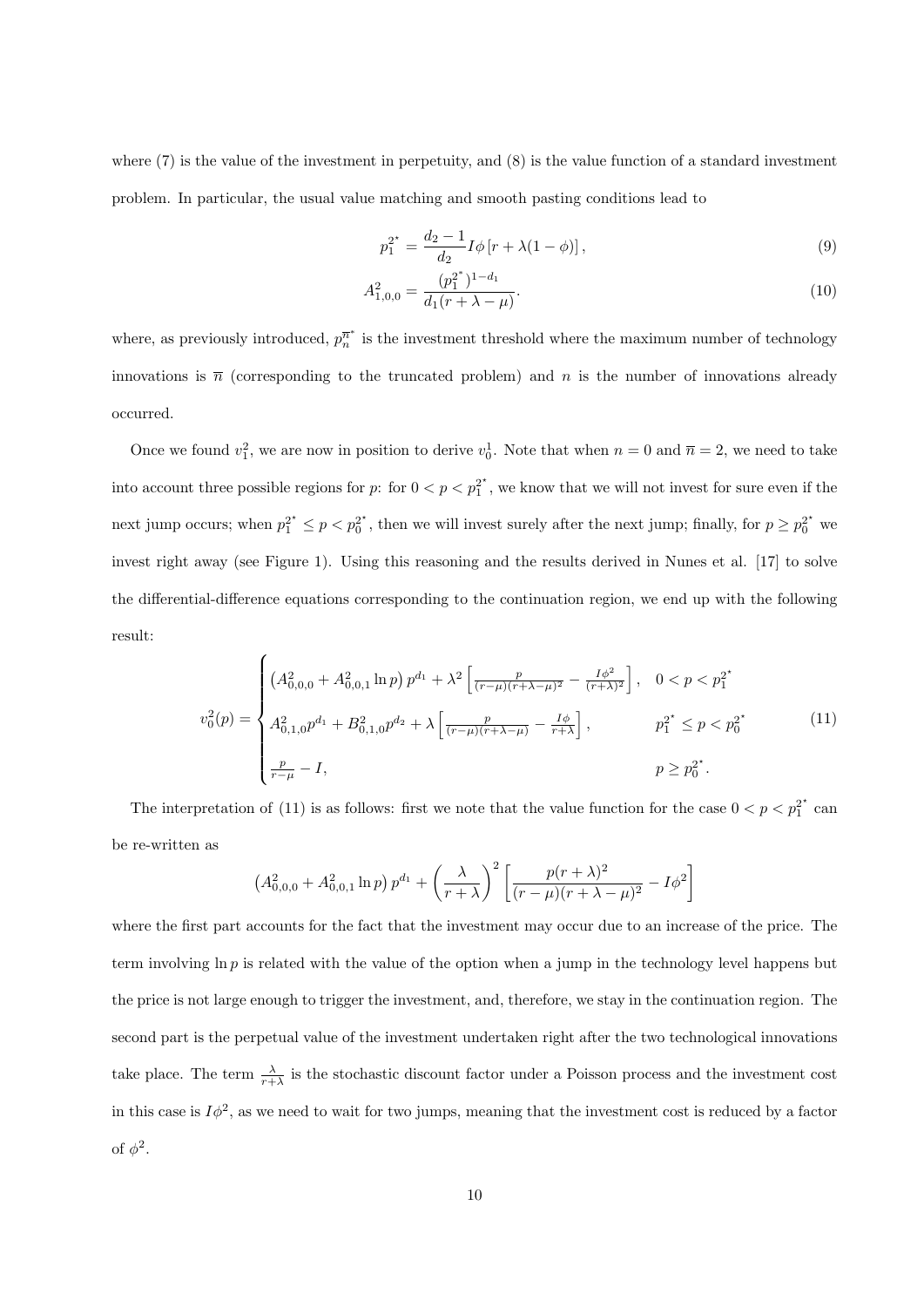The interpretation of the value function for the case  $p_1^{2^*} \le p \le p_0^{2^*}$  is similar, but now the firm needs to wait for one jump. In this case the first part of the expression has both the positive and negative roots of the characteristic equation, where the term corresponding to the negative root,  $d_2$ , takes into consideration the fact that the price may decrease, and in that case the investment will only occur after two jumps.

In order to derive the expression for the constant term  $A_{0,0,1}^2$ , we use the method of undetermined coefficients to see that

$$
A_{0,0,1}^2 = -2 \frac{\lambda A_{1,0,0}^2}{\sigma^2 (d_1 - d_2)}.
$$
\n(12)

For the rest of the terms, we use value matching and smooth pasting conditions, which results in:

$$
A_{0,0,0}^2 = A_{0,1,0}^2 + \frac{(p_1^{2^*})^{-d_1}}{d_1} \left[ d_2 B_{0,1,0}^2 (p_1^{2^*})^{d_2} - A_{0,0,1}^2 \left[ 1 + d_1 \ln p_1^{2^*} \right] (p_1^{2^*})^{d_1} + \frac{\lambda p_1^{2^*}}{(r + \lambda - \mu)^2} \right]
$$
(13)

$$
A_{0,1,0}^2 = \frac{(p_0^{2^*})^{-d_1}}{d_1 - d_2} \left[ (1 - d_2) \frac{p_0^{2^*}}{r + \lambda - \mu} + d_2 I \frac{r + \lambda(1 - \phi)}{r + \lambda} \right]
$$
\n
$$
(14)
$$

$$
B_{0,1,0}^2 = \frac{(p_0^{2^*})^{-d_2}}{d_1 - d_2} \left[ (d_1 - 1) \frac{p_0^{2^*}}{r + \lambda - \mu} - d_1 I \frac{r + \lambda(1 - \phi)}{r + \lambda} \right].
$$
\n(15)

The threshold level  $p_0^{2^*}$  is the unique solution of the following equation:

$$
(d_1 - d_2)B_{0,1,0}^2(p_1^{2^*})^{d_2} + A_{0,0,1}^2(p_1^{2^*})^{d_1} + \lambda \left[ \frac{(d_1 - 1)p_1^{2^*}}{(r + \lambda - \mu)^2} - \frac{d_1 I \phi(r + \lambda(1 - \phi))}{(r + \lambda)^2} \right] = 0.5
$$
 (16)

In view of these results, we have the following proposition.

**Proposition 1** Consider the truncated optimal stopping problem defined by (3), when  $\bar{n} = 2$ . Then, the value function  $V^2$  is such that, for each  $n = 0, 1, 2$ ,  $V^2(p, n) = v_n^2(p)$ , for  $p > 0$ , with  $v_n^2$  defined by (7), (8) and (11), and the parameters  $A_{1,0,0}^2$ ,  $A_{0,0,1}^2$ ,  $A_{0,0,0}^2$ ,  $A_{0,1,0}^2$  and  $B_{0,1,0}^2$  are given by (10) and (12)-(15). Additionally, the threshold  $p_1^{2^*}$  is given by the expression (9) and  $p_0^{2^*}$  is the unique solution to the equation (16) satisfying  $p_0^{2^*} > p_1^{2^*}$ .

#### 3.2 The general case

In this section, we present the value function for the truncated optimal stopping problem (3) for  $\bar{n} \in \mathbb{N}$ . We use the same notation as before to denote the solution to the ODEs,  $v_n^{\overline{n}}(p)$ , and the thresholds price,  $p_n^{\overline{n}^*}$ .

<sup>&</sup>lt;sup>5</sup>Note that  $B_{0,1,0}$  is indeed a function of  $p_0^{2^*}$ .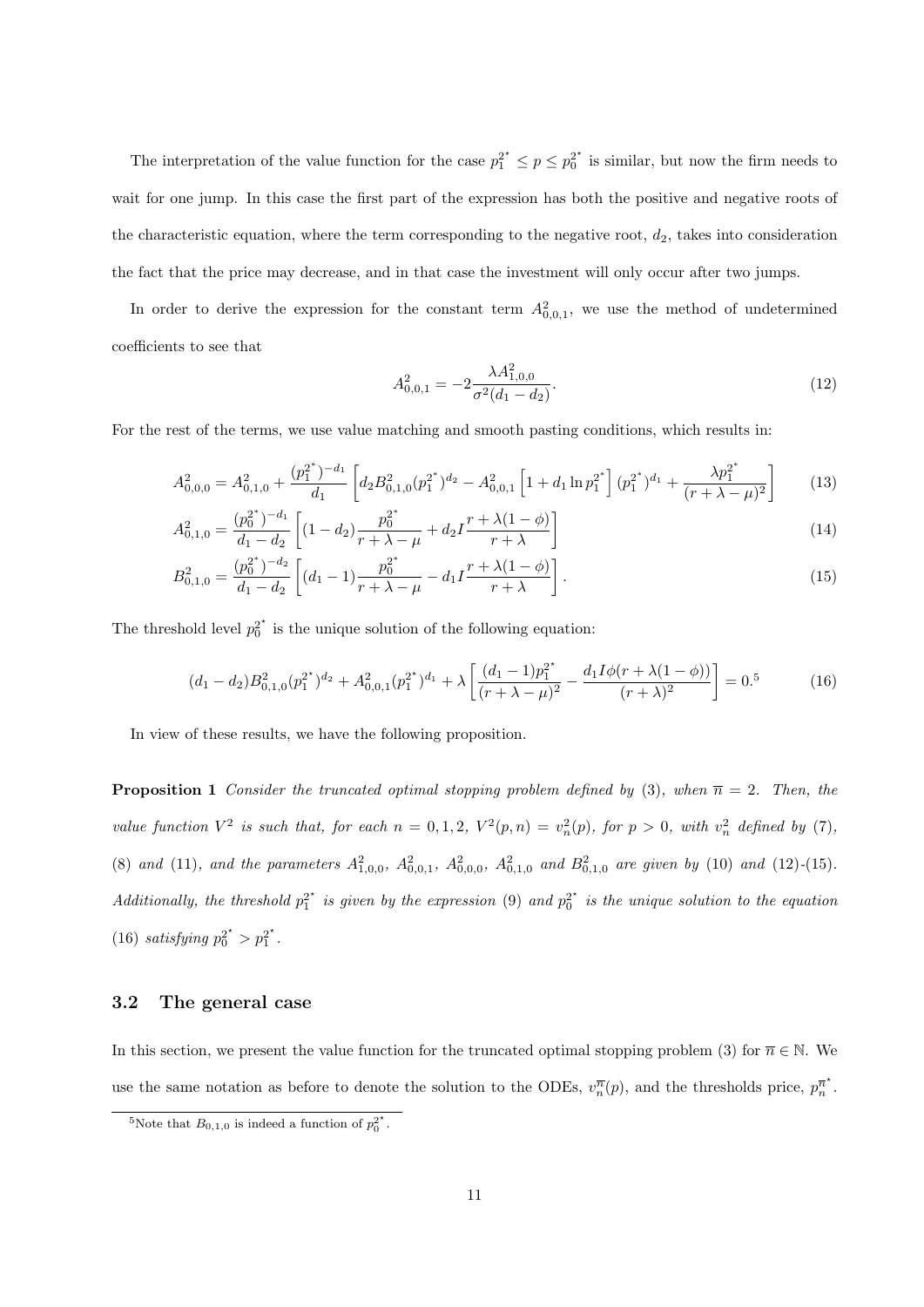We also borrow the arguments explained in the previous section to state that

$$
v_{\overline{n}}^{\overline{n}}(p) = \frac{p}{r - \mu} - I\phi^{\overline{n}}, \quad \text{for all } p > 0 \equiv p_{\overline{n}}^{\overline{n}^*},
$$

which is the value function in the stopping region. This accounts for the perpetual investment value when the maximum number of technologies innovations has occurred and therefore investment takes place right away.

In order to find  $v_n^{\overline{n}}(p)$  in the continuation region and the corresponding threshold price, we need to follow a similar reasoning as the one presented for the case  $\bar{n} = 2$ . As before, this function is a solution of the ODE  $(5)$  and needs to be found backwards in n. But now the calculations are more cumbersome, as in order to find  $v_n^{\overline{n}}(p)$  we have to study  $\overline{n} - n$  regions in the continuation region (for instance, in the case  $\overline{n} = 2$ and  $n = 0$ , we had already 2 different regions for p in the continuation region). The fact that we have the continuation region splitted in  $\bar{n} - n + 1$  regions implies that we have also  $\bar{n} - n$  different expressions for the value function. Additionally, since the function  $v_n^{\overline{n}}$  is  $C^1$  for each region, we have to check the usual smooth-fit conditions. We refer to Figure 1 for an illustration of this reasoning.

To take into account the different regions, we introduce further notation: we denote by  $v_{n,k}^{\overline{n}}(p)$  the value function  $v_n^{\overline{n}}(p)$  when  $p_{\overline{n}-k}^{\overline{n}^*} \leq p < p_{\overline{n}-1-k}^{\overline{n}^*}$ , with  $k = 0, 1, 2, ..., \overline{n}-1-n$ . Now we are in position to present the results for the value function:

$$
v_n^{\overline{n}}(p) = \begin{cases} v_{n,k}^{\overline{n}}(p) & p_{n-k}^{\overline{n}^*} \le p < p_{n-1-k}^{\overline{n}^*}, \ k = 0, 1, 2, ..., \overline{n} - 1 - n \\ \frac{p}{r - \mu} - I \phi^n & p > p_n^{\overline{n}^*} \end{cases},
$$

with  $v_{n,k}^{\overline{n}}(p)$  given by:

$$
v_{n,k}^{\overline{n}}(p) = \sum_{j=0}^{\overline{n}-1-n-k} \left[ A_{n,k,j}^{\overline{n}} (\ln p)^j p^{d_1} + B_{n,k,j}^{\overline{n}} (\ln p)^j p^{d_2} \right] + \lambda^{\overline{n}-n-k} \left[ \frac{p}{(r-\mu)(r+\lambda-\mu)^{\overline{n}-n-k}} - \frac{I\phi^{\overline{n}-k}}{(r+\lambda)^{\overline{n}-n-k}} \right]
$$

.

As in the case  $\bar{n} = 2$ , this formula has a clear interpretation in economical terms: the first term (the sum) accounts for the the different ways that the investment may occur due to an increase of the price, whereas the second term accounts for the perpetual value of investment due to  $\bar{n} - n - k$  jumps (meaning, in particular, that the investment region is crossed due to the jumps). We note that  $\bar{n} - n - k$  is the number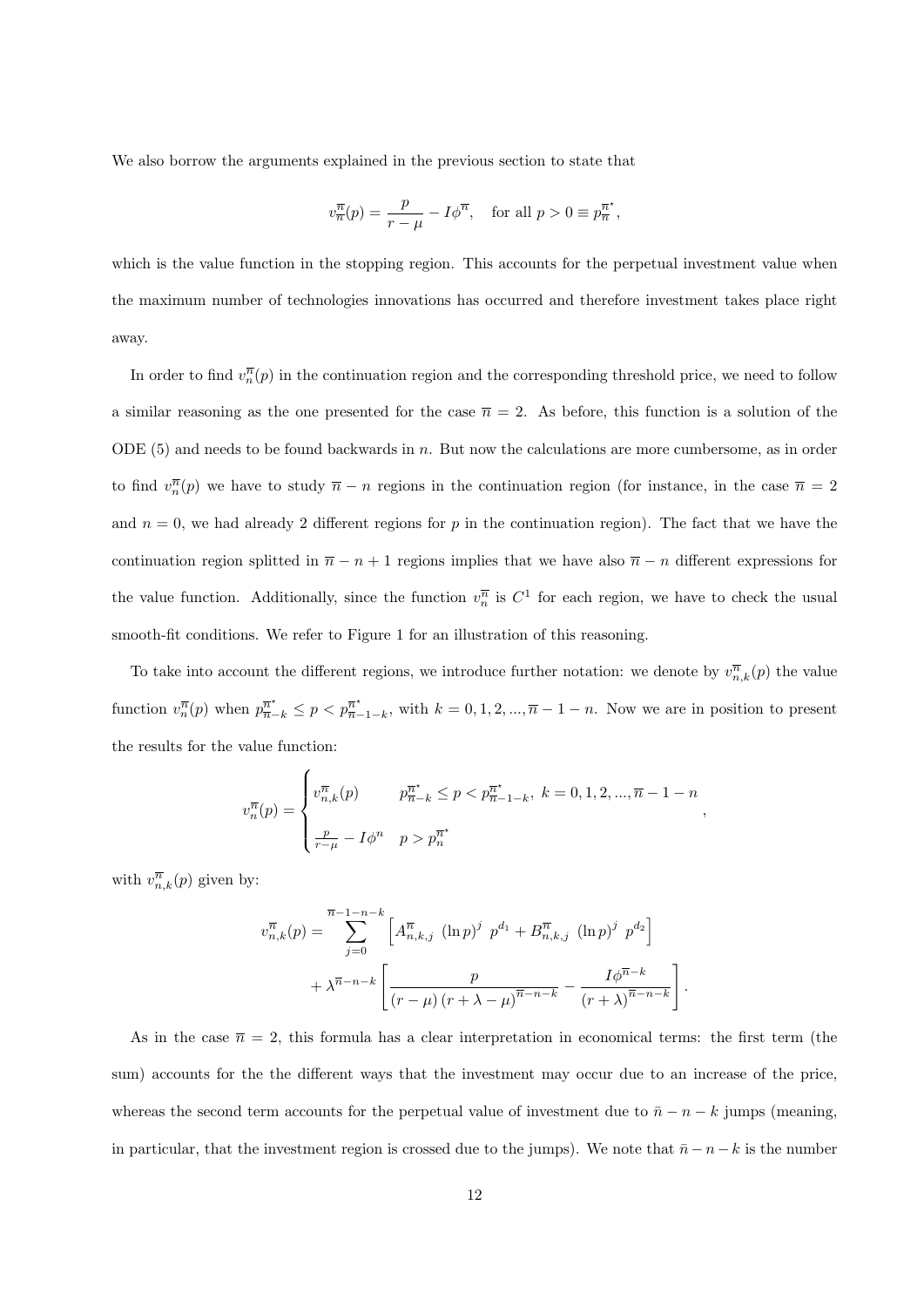of jumps in the technological innovation process that are needed in order to achieve the stopping region, assuming that there are no movements in the price.

In order to completely define these functions, we use the following smooth-pasting conditions to calculate the constant terms and the thresholds,

$$
v_{n,k}^{\overline{n}}(p_{\overline{n}-1-k}^{\overline{n}^*}) = v_{n,k+1}^{\overline{n}}(p_{\overline{n}-1-k}^{\overline{n}^*}) \text{ and } (v_{n,k}^{\overline{n}})'(p_{\overline{n}-1-k}^{\overline{n}^*}) = (v_{n,k+1}^{\overline{n}})'(p_{\overline{n}-1-k}^{\overline{n}^*}),
$$

for all  $n = 0, 1, 2, ..., \overline{n} - 1$  and  $k = 0, 1, 2, ..., \overline{n} - n - 1$ . We start showing the expressions for the constants that are not multiplied by the logarithms.

$$
A_{n,k,0}^{\overline{n}} = A_{n,(k+1),0}^{\overline{n}} + \frac{\left(p_{n-1-k}^{\overline{n}^*}\right)^{-d_1}}{d_1 - d_2} \left[ \lambda^{\overline{n}-1-n-k} \left[ (1-d_2) \frac{p_{n-1-k}^{\overline{n}^*}}{(r+\lambda-\mu)^{\overline{n}-n-k}} + d_2 I \phi^{\overline{n}-k-1} \frac{r+\lambda(1-\phi)}{(r+\lambda)^{\overline{n}-n-k}} \right] \right]
$$
  
+ 
$$
\left\{ \left\{ \sum_{j=1}^{\overline{n}-n-k-2} \left[ \left(A_{n,k,j}^{\overline{n}} - A_{n,k+1,j}^{\overline{n}}\right) \left( (d_2 - d_1) \ln p_{\overline{n}-1-k}^{\overline{n}^*} - j \right) (\ln p_{n-1-k}^{\overline{n}^*})^{j-1} (p_{\overline{n}-1-k}^{\overline{n}^*})^{d_1} \right. \right]
$$

$$
- \left(B_{n,k,j}^{\overline{n}} - B_{n,k+1,j}^{\overline{n}}\right) j (\ln p_{\overline{n}-1-k}^{\overline{n}^*})^{j-1} (p_{\overline{n}-1-k}^{\overline{n}^*})^{d_2} \right] \right\} \chi_{\{k \neq \overline{n}-n-2\}}
$$

$$
+ A_{n,k,\overline{n}-n-k-1}^{\overline{n}} \left( (d_2 - d_1) \ln p_{n-1-k}^{\overline{n}^*} - (\overline{n}-n-k-1) \right) (\ln p_{n-1-k}^{\overline{n}^*})^{\overline{n}-n-k-2} (p_{n-1-k}^{\overline{n}^*})^{d_1}
$$

$$
- (\overline{n}-n-k-1) B_{n,k,\overline{n}-n-k-1}^{\overline{n}} (\ln p_{\overline{n}-1-k}^{\overline{n}^*})^{\overline{n}-n-k-2} (p_{\overline{n}-1-k}^{\overline{n}^*})^{d_2} \right\} \chi_{\{k \neq \overline{n}-n-1\}}]
$$

and

$$
B_{n,k,0}^{\overline{n}} = B_{n,(k+1),0}^{\overline{n}} + \frac{\left(p_{n-1-k}^{\overline{n}^*}\right)^{-d_2}}{d_1 - d_2} \left[ \lambda^{\overline{n}-1-n-k} \left[ (d_1 - 1) \frac{p_{n-1-k}^{\overline{n}^*}}{(r+\lambda-\mu)^{\overline{n}-n-k}} - d_1 I \phi^{\overline{n}-k-1} \frac{r+\lambda(1-\phi)}{(r+\lambda)^{\overline{n}-n-k}} \right] \right]
$$
  
+ 
$$
\left\{ \left\{ \sum_{j=1}^{\overline{n}-n-k-2} \left[ \left(B_{n,k,j}^{\overline{n}} - B_{n,k+1,j}^{\overline{n}}\right) \left( (d_2 - d_1) \ln p_{n-1-k}^{\overline{n}^*} + j \right) (\ln p_{n-1-k}^{\overline{n}^*})^{j-1} (p_{n-1-k}^{\overline{n}^*})^{d_2} \right] \right\} \right\}
$$
  
+ 
$$
\left(A_{n,k,j}^{\overline{n}} - A_{n,k+1,j}^{\overline{n}}\right) j(\ln p_{n-1-k}^{\overline{n}^*})^{j-1} (p_{n-1-k}^{\overline{n}^*})^{d_1} \right] \left\} \chi_{\{k \neq \overline{n}-2-n\}} \right]
$$
  
- 
$$
B_{n,k,\overline{n}-n-k-1}^{\overline{n}} \left( (d_1 - d_2)(\ln p_{n-1-k}^{\overline{n}^*}) - (\overline{n} - n - k - 1) \right) (\ln p_{n-1-k}^{\overline{n}^*})^{\overline{n}-n-k-2} (p_{n-1-k}^{\overline{n}^*})^{d_2}
$$
  
+ 
$$
(\overline{n} - n - k - 1) A_{n,k,\overline{n}-n-k-1}^{\overline{n}} (\ln p_{n-1-k}^{\overline{n}^*})^{\overline{n}-n-k-2} (p_{n-1-k}^{\overline{n}^*})^{d_1} \right\} \chi_{\{k \leq \overline{n}-n-1\}} \right],
$$

for  $n = 0, 1, 2, ..., \overline{n-2}$  and  $k = 1, 2, ..., \overline{n-1-n}$ , where we are assuming that  $A^{\overline{n}}_{n,(\overline{n}-n),0} = 0$  and  $B^{\overline{n}}_{n,(\overline{n}-n),0} = 0$ 0. For  $0 \equiv p_{\bar{n}}^{\bar{n}^*} < p \leq p_{\bar{n}-1}^{\bar{n}^*}$  (which implies that  $k = 0$ ), the constants multiplied by  $p^{d_2}$  are all zero, i.e.  $B_{n,0,j}^{\bar{n}} = 0$ , for all  $n = 0,1,2,...,\bar{n}-1$  and  $j = 0,1,2,...,\bar{n}-1-n$ . In particular,  $B_{n,0,0}^{\bar{n}} = 0$ , for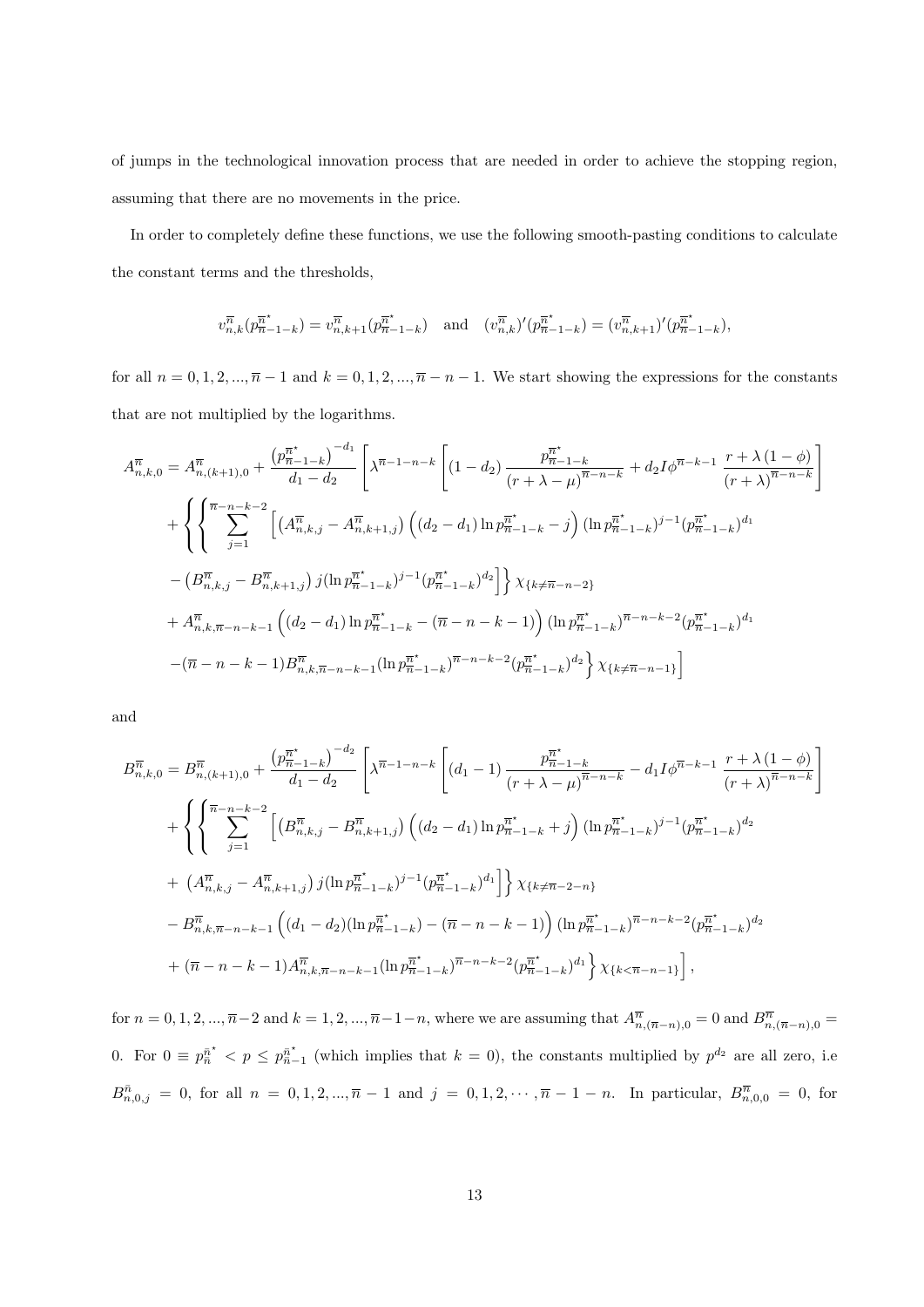$n = 0, 1, 2, \dots, \overline{n} - 1$ . Furthermore, the constants multiplied by  $p^{d_1}$  take the form

$$
A_{n,0,0}^{\overline{n}} = A_{n,1,0}^{\overline{n}} + \frac{\left(p_{\overline{n}-1}^{\overline{n}^*}\right)^{-d_1}}{d_1} \left[ \left\{ \left\{ \sum_{l=1}^{\overline{n}-2-n} \left[ \left(A_{n,1,l}^{\overline{n}} - A_{n,0,l}^{\overline{n}}\right) \left[ l+d_1 \ln p_{\overline{n}-1}^{\overline{n}^*} \right] \left(\ln p_{\overline{n}-1}^{\overline{n}^*}\right)^{l-1} \left( p_{\overline{n}-1}^{\overline{n}^*} \right)^{d_1} \right. \right] \right]
$$
  
+ 
$$
B_{n,1,l}^{\overline{n}} \left[ l+d_2 \ln p_{\overline{n}-1}^{\overline{n}^*} \right] \left( \ln p_{\overline{n}-1}^{\overline{n}^*}\right)^{l-1} \left( p_{\overline{n}-1}^{\overline{n}^*} \right)^{d_2} \right] \right\} \chi_{\{n \neq \overline{n}-2\}} + d_2 B_{n,1,0}^{\overline{n}} \left( p_{\overline{n}-1}^{\overline{n}^*} \right)^{d_2}
$$
  
- 
$$
A_{n,0,(\overline{n}-1-n)}^{\overline{n}} \left[ \left( \overline{n}-1-n \right) + d_1 \ln p_{\overline{n}-1}^{\overline{n}^*} \right] \left( \ln p_{\overline{n}-1}^{\overline{n}^*} \right)^{\overline{n}-2-n} \left( p_{\overline{n}-1}^{\overline{n}^*} \right)^{d_1} \right\} \chi_{\{n \neq \overline{n}-1\}} + \frac{\lambda^{\overline{n}-1-n} p_{\overline{n}-1}^{\overline{n}^*}}{\left( r+\lambda-\mu \right)^{\overline{n}-n}} \right],
$$

for  $n = 0, 1, 2, ..., \overline{n-1}$ . As above, this representation is correct when we assume that  $A^{\overline{n}}_{(\overline{n}-1),1,0} = 0$ . Indeed, in the case  $n = \overline{n} - 1$ , we can get a simpler representation, which is

$$
A^{\overline{n}}_{\overline{n}-1,0,0} = \frac{\left(p^{\overline{n}^*}_{\overline{n}-1}\right)^{1-d_1}}{d_1\left(r+\lambda-\mu\right)}.
$$

As in the case  $\bar{n} = 2$ , the remaining constants can be found by using the method of undetermined coefficients (see the proof of this result in Nunes et al. [17]), resulting in the following

$$
A_{n,k,j}^{\overline{n}} = -\frac{2\lambda}{\sigma^2} \sum_{l=j-1}^{\overline{n}-2-n-k} (-1)^{l+1-j} \frac{l!}{j!} \frac{A_{(n+1),k,l}^{\overline{n}}}{(d_1-d_2)^{l+2-j}},
$$
  

$$
B_{n,k,j}^{\overline{n}} = -\frac{2\lambda}{\sigma^2} \sum_{l=j-1}^{\overline{n}-2-n-k} (-1)^{l+1-j} \frac{l!}{j!} \frac{B_{(n+1),k,l}^{\overline{n}}}{(d_2-d_1)^{l+2-j}},
$$

for  $n = 0, 1, 2, ..., \overline{n}-2$ ,  $k = 0, 1, 2, ..., \overline{n}-2-n$  and  $j = 1, 2, ..., \overline{n}-1-n-k$ . As before, this representation is correct when we assume that  $B_{\bar{n}-1,0,0}^{\bar{n}} = 0$ .

To finalize this section, we note that the thresholds  $p_n^{\pi^*}$  are generally not possible to find explicitly. However, in light of the smooth-pasting conditions, we can define  $p_n^{\bar{n}^*}$ , for each  $n = 0, 1, 2, \dots, \bar{n} - 1$ , as the unique solution of the equation

$$
0 = \left\{ \left\{ \sum_{j=1}^{\overline{n}-2-n} \left[ (A_{n,0,j}^{\overline{n}} - A_{n,1,j}^{\overline{n}}) j (\ln p_{\overline{n}-1}^{\overline{n}^*})^{j-1} (p_{\overline{n}-1}^{\overline{n}^*})^{d_1} \right. \right.\left. + B_{n,1,j}^{\overline{n}} \left[ (d_1 - d_2) (\ln p_{\overline{n}-1}^{\overline{n}^*})^j - j (\ln p_{\overline{n}-1}^{\overline{n}^*})^{j-1} \right] (p_{\overline{n}-1}^{\overline{n}^*})^{d_2} \right] \right\} \chi_{\{n \neq \overline{n}-2\}} + (d_1 - d_2) B_{n,1,0}^{\overline{n}} \left( p_{\overline{n}-1}^{\overline{n}^*} \right)^{d_2} + A_{n,0,\overline{n}-1-n}^{\overline{n}} (\overline{n}-1-n) (\ln p_{\overline{n}-1}^{\overline{n}^*})^{\overline{n}-2-n} (p_{\overline{n}-1}^{\overline{n}^*})^{d_1} \right\} \chi_{\{n \neq \overline{n}-1\}} + \lambda^{\overline{n}-n-1} \left[ \frac{(d_1 - 1)p_{\overline{n}-1}^{\overline{n}^*}}{(r + \lambda - \mu)^{\overline{n}-n}} - \frac{d_1 I \phi^{\overline{n}-1} (r + \lambda(1 - \phi))}{(r + \lambda)^{\overline{n}-n}} \right].
$$

As in the case  $\bar{n} = 2$ , we note that  $B_{n,1,0}^{\bar{n}}$  is indeed a function of the threshold  $p_n^{\bar{n}^*}$ . When  $n = \bar{n} - 1$ , and explicit solution to the previous equation is possible to obtain,

$$
p_{\overline{n}-1}^{\overline{n}^*} = \frac{d_2 - 1}{d_2} I \phi^{\overline{n}-1} [r + \lambda (1 - \phi)].
$$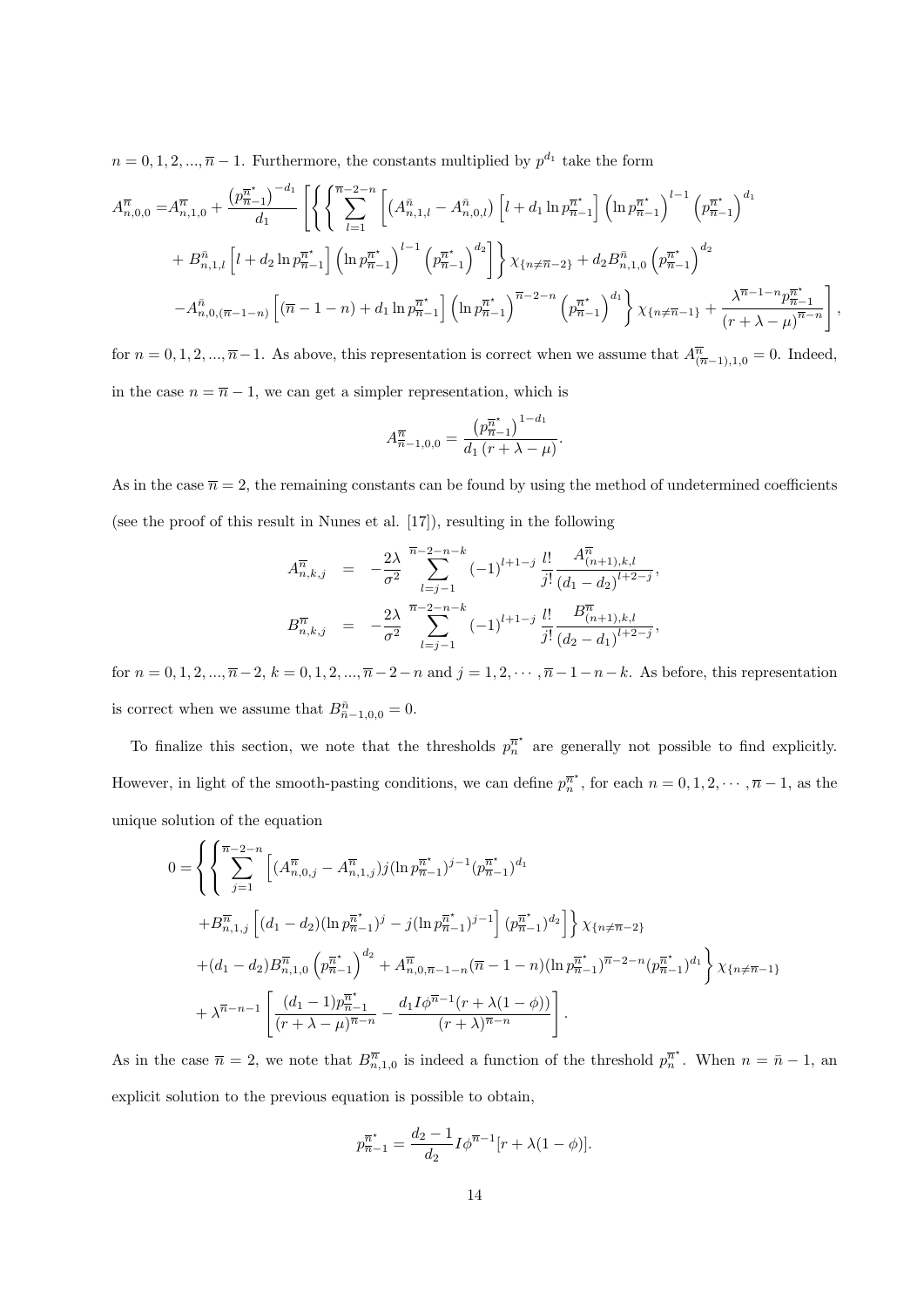### 4 The convergence result

In this section we show that the solution of the truncated optimal stopping problem (3) converges to the solution of the optimal stopping problem (1). Additionally, we illustrate this result numerically. In the next proposition, we state a convergence result that will be proved along the same lines of Proposition 4.1 in Guerra et al. [8].

**Proposition 2** The solution of the truncated problem  $(3)$  converges to the solution of the original one  $(1)$ , i.e.,

$$
\lim_{\overline{n}\to\infty} V^{\overline{n}}(p,n) = V(p,n) \qquad \forall (p,n) \in ]0,+\infty[\times \mathbb{N}.
$$

In view of this result, we know that for sufficient large values of  $\bar{n}$ , the solution that we get for the truncated problem is arbitrarily close to the solution of the original problem. In particular, for sufficient large values of  $\overline{n}$ , the price thresholds  $p_n^{\overline{n}^*}$  should be quite close to the price threshold  $p_n^{(\overline{n}+1)^*}$ . We notice that, by "sufficient" large values of  $\bar{n}$ " we mean that  $\bar{n}$  should be sufficiently away from the initial level technology n.

#### 4.1 Numerical illustration

The quasi-analytical method proposed in this paper to solve the investment problem (1) is good enough if the approximated solution converges to the solution of the original optimal investment problem (which is true in light of Proposition 2, at least for  $\bar{n}$  large enough). In practical terms, we are also interested in knowing what is the value of  $\overline{n}$ , for each initial condition n that allows us to get a good approximation. Throughout this section we will illustrate numerically that we can get a desired accuracy with acceptable values of  $\bar{n}$ , in the sense that it does not need to be very far from the initial value n.

Due to the Markovian nature of the technology innovation process and the fact that the investment cost decreases at a common ratio,  $\phi$ , with the increase of the innovations, we may show that

$$
E_{p,n}\left[e^{-r\tau}\left(\frac{P_{\tau}}{r-\mu}-I\phi^{N_{\tau}}\right)\right]=E_{p,0}\left[e^{-r\tau}\left(\frac{P_{\tau}}{r-\mu}-\tilde{I}\phi^{N_{\tau}}\right)\right],
$$

where  $\tilde{I} = I\phi^n$ . Therefore,  $V(p, n; I) = V(p, 0; \tilde{I})$  and, consequently, the numerical results that we will show for the case  $n = 0$  (in particular for  $v_0^{\overline{n}}(p)$  and  $p_0^{\overline{n}^*}$ ) play a fundamental role in our discussion about the convergence results of the truncated problem.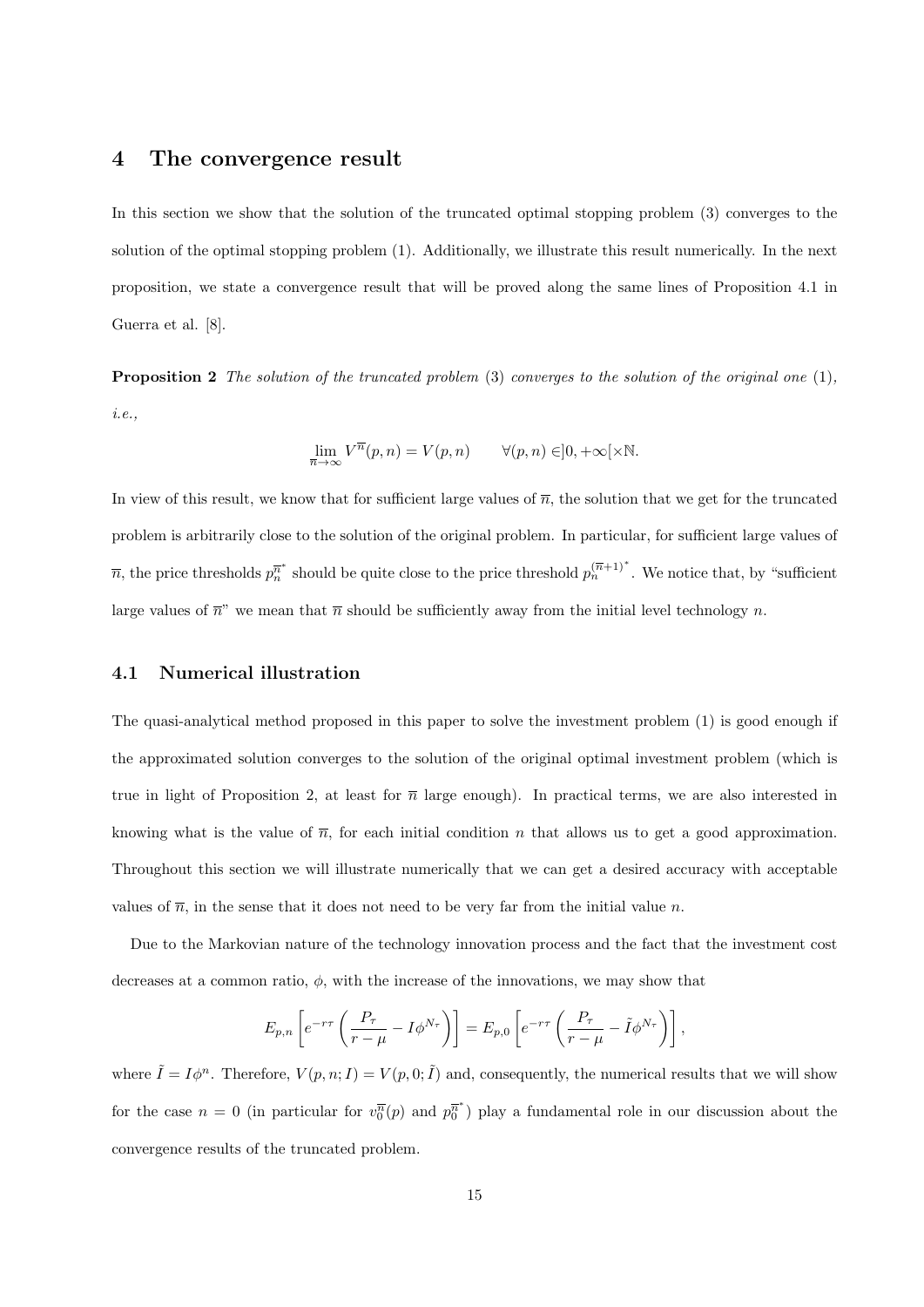Henceforward, we will consider the set of parameters  $r = 0.05, \sigma = 0.1, \mu = 0.03, \lambda = 0.1, \phi = 0.9$  and  $I = 1$  in order to proceed with our numerical illustration<sup>6</sup>.



Figure 2: (a) Plot of the function  $p_0^{\overline{n}^*}$ , for  $\overline{n} = 2, \dots, 10$ . (b) Plot of  $p_0^{\overline{n}^*} - p_0^{\overline{n}-1^*}$  $n_0^{n-1}$ , for  $\overline{n} = 3, \cdots, 10$ .

In Figure 2 (a) we show that  $p_0^{\overline{n}^*}$  is converging to a particular value (see plot (a)) that is approximately 0.06766755 according to Table 1. Additionally, from Proposition 2, we know that  $\lim_{\overline{n}\to+\infty}p_0^{\overline{n}^*}=p_0^*$ , where  $p_0^*$  is the threshold of the original model. Combining the arguments above, we may conclude that  $p_0^* \simeq 0.06766755$ . Furthermore, Figure 2 (b) depicts the speed of this convergence. Indeed, the function  $p_0^{\overline{n}^*} - p_0^{\overline{n}-1^*}$  decreases with increasing  $\bar{n}$ , being almost 0 for  $\bar{n} \geq 6$ .

In Table 1 we present the investment thresholds  $p_n^{\overline{n}^*}$  for  $\overline{n} = 2, \ldots, 10$  and  $n = 0, \ldots, \overline{n} - 1$ . From this numerical illustration we conclude that for a fixed value n, the investment threshold  $p_n^{\overline{n}^*}$  converges very fast with increasing  $\bar{n}$ . This suggests that one may get a good approximation of the solution of the original problem without the need to consider very large values of  $\bar{n}$ , which would induce a costly computation. We also present in Table 2 the differences  $p_n^{\overline{n}^*} - p_n^{\overline{n}-1^*}$ . From this table, one can easily conclude that the consecutive differences converge to zero in a very fast way. Moreover, the behavior is similar for all the initial values,  $n$ , considered in the table.

Although the thresholds,  $p_n^{\overline{n}^*}$ , converge quite fast for a particular value  $p_n^{\overline{n}^*}$ , that is the threshold of the

 $6$ This set of values will also be used as a baseline in the comparative statistics section. Moreover, a sketch of the numerical implementation is available from the authors, in case one intend to use a different baseline.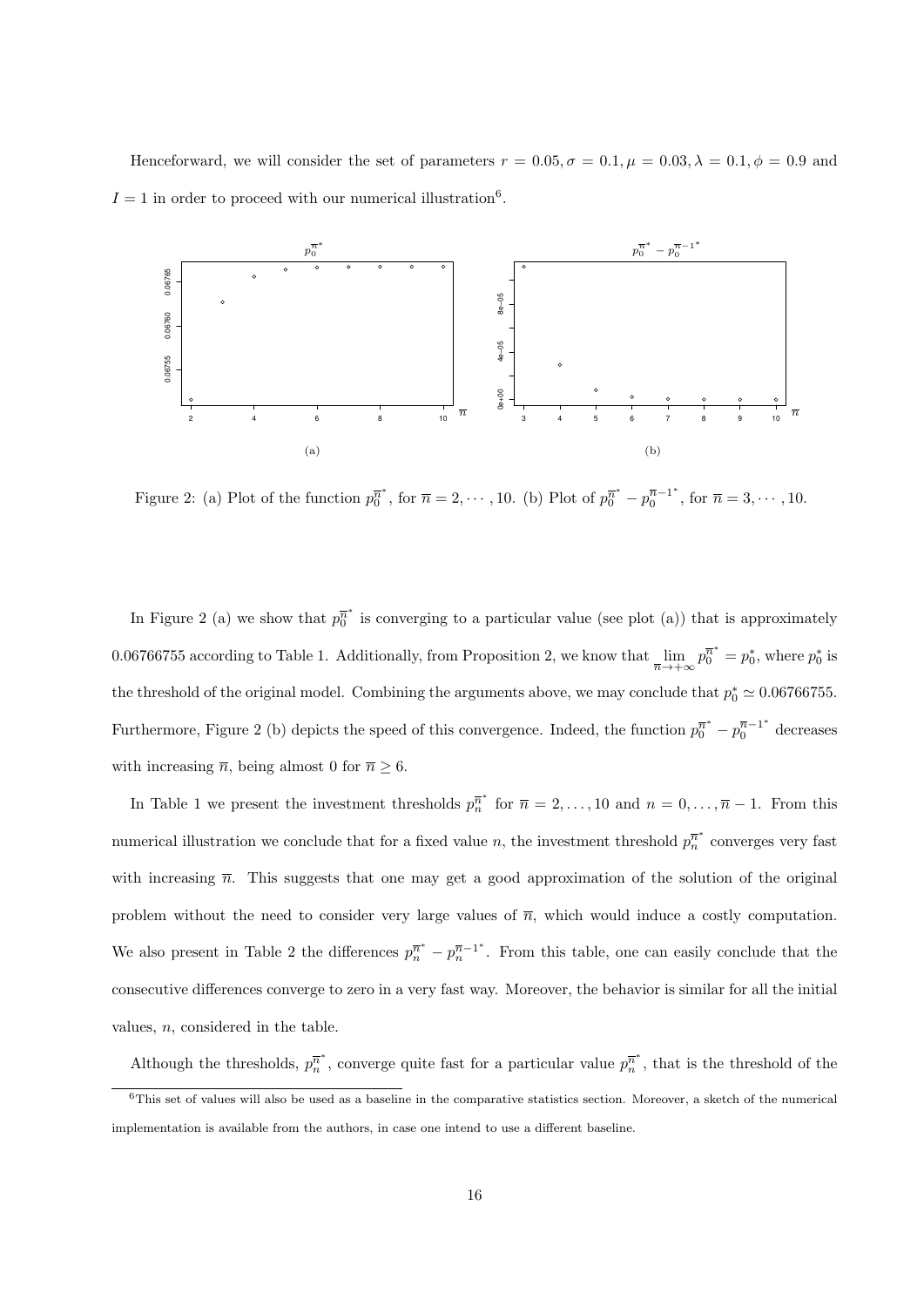original model, the speed of the convergence of the function should also be verified. In Figure 3 we depict the behavior of  $v_0^{\overline{n}}$  when  $\overline{n}$  increases. In Figure 3 (a) we can see that the value functions  $v_0^{\overline{n}}$  with  $\overline{n} = 5, 6, 7$ 



Figure 3: (a) Plot of the functions  $v_0^{\overline{n}}$ , for  $\overline{n} = 2, \dots, 7$  where the functions appear in an increasing way in  $\overline{n}$ . (b). Plot of the functions  $v_0^{\overline{n}} - v_0^{\overline{n}-1}$ , for  $\overline{n} = 3, \dots, 10$ , where the functions appear in a decreasing way in  $\overline{n}$ .

are close to each others. From Figure 3 (b) we conclude that the difference between the value functions for two consecutive values of  $\bar{n}$  decreases significantly with increasing  $\bar{n}$ .

Finally, just for illustration purposes, we present in Figure 4 the value function considering  $\bar{n} = 30$ , mostly when p belongs to the continuation region. We note that, for this level, the value function is, as expected, always positive, which means that, for this parameters we can consider that  $V(p,0) \approx v_0^{30}(p)$ .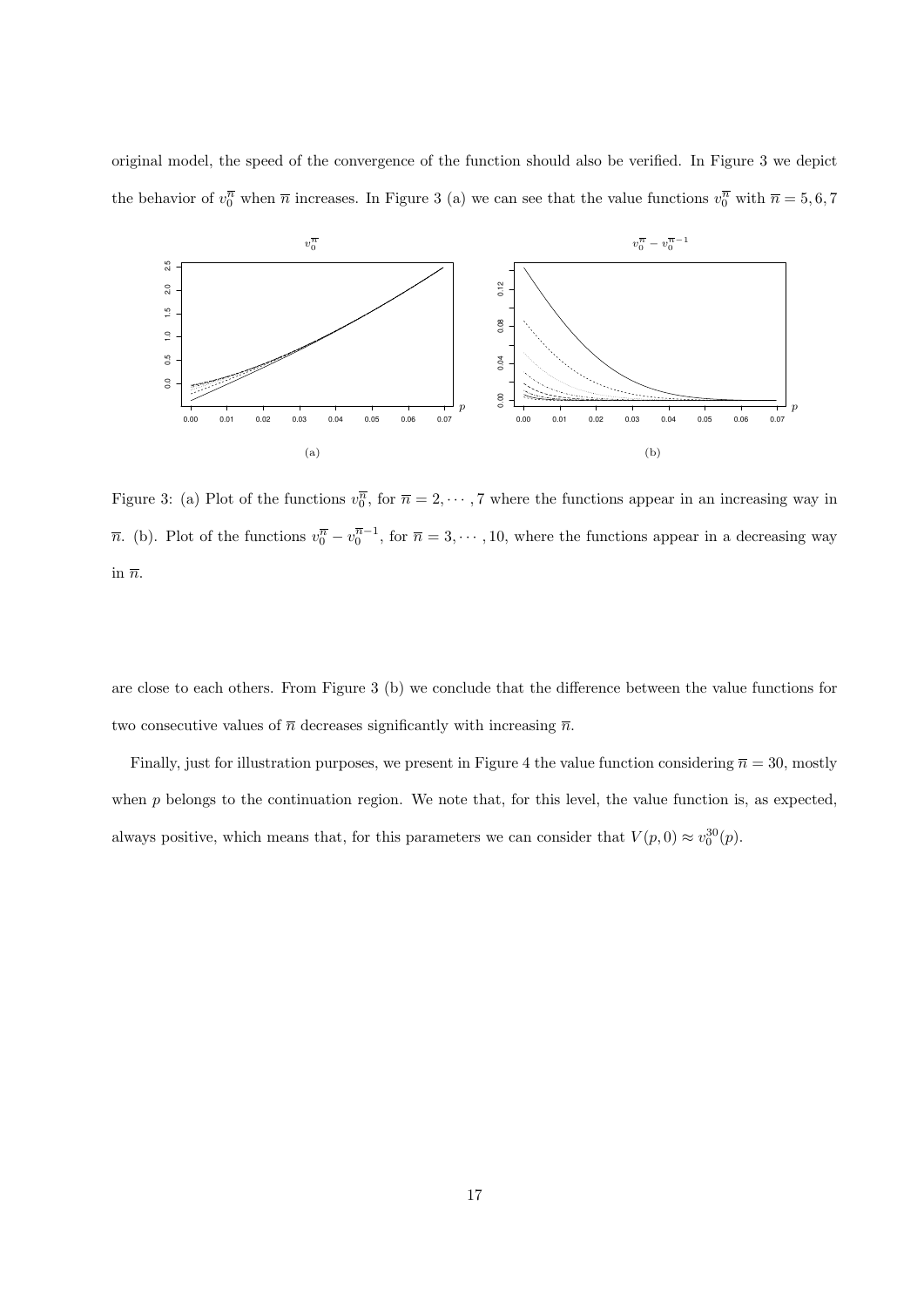

Figure 4: Plot of the function  $v_0^{30}$ .

### 5 Comparative Statics

In this section we provide some insights about the behavior of the investment thresholds with the parameters that influence each one of the uncertainties. It follows from the convergence of the truncated problem to the original one that the behavior of the thresholds is the same, independently of the particular  $\bar{n}$  and n considered. As we can obtain a closed expression for  $p_1^{2^*}$  (defined in Equation (9)), we study analytically the influence of  $\sigma$ ,  $\mu$ ,  $\phi$  and  $\lambda$  in the investment decision for  $\overline{n} = 2$  and  $n = 1$ . The results are presented in the next proposition.

**Proposition 3** The investment threshold  $p_1^{2^*}$  is increasing with  $\sigma$  and decreasing with  $\mu$ . For  $\phi$ , the behavior depends on the relationship between other parameters, as follows: if  $r \geq \lambda$ , then it increases with  $\phi$ ; in case  $r < \lambda$ , it increases with  $\phi$  if  $\phi < \frac{1}{2} \frac{r+\lambda}{\lambda}$  and decreases afterwards. Finally,  $p_1^{2^*}$  has monotonically behavior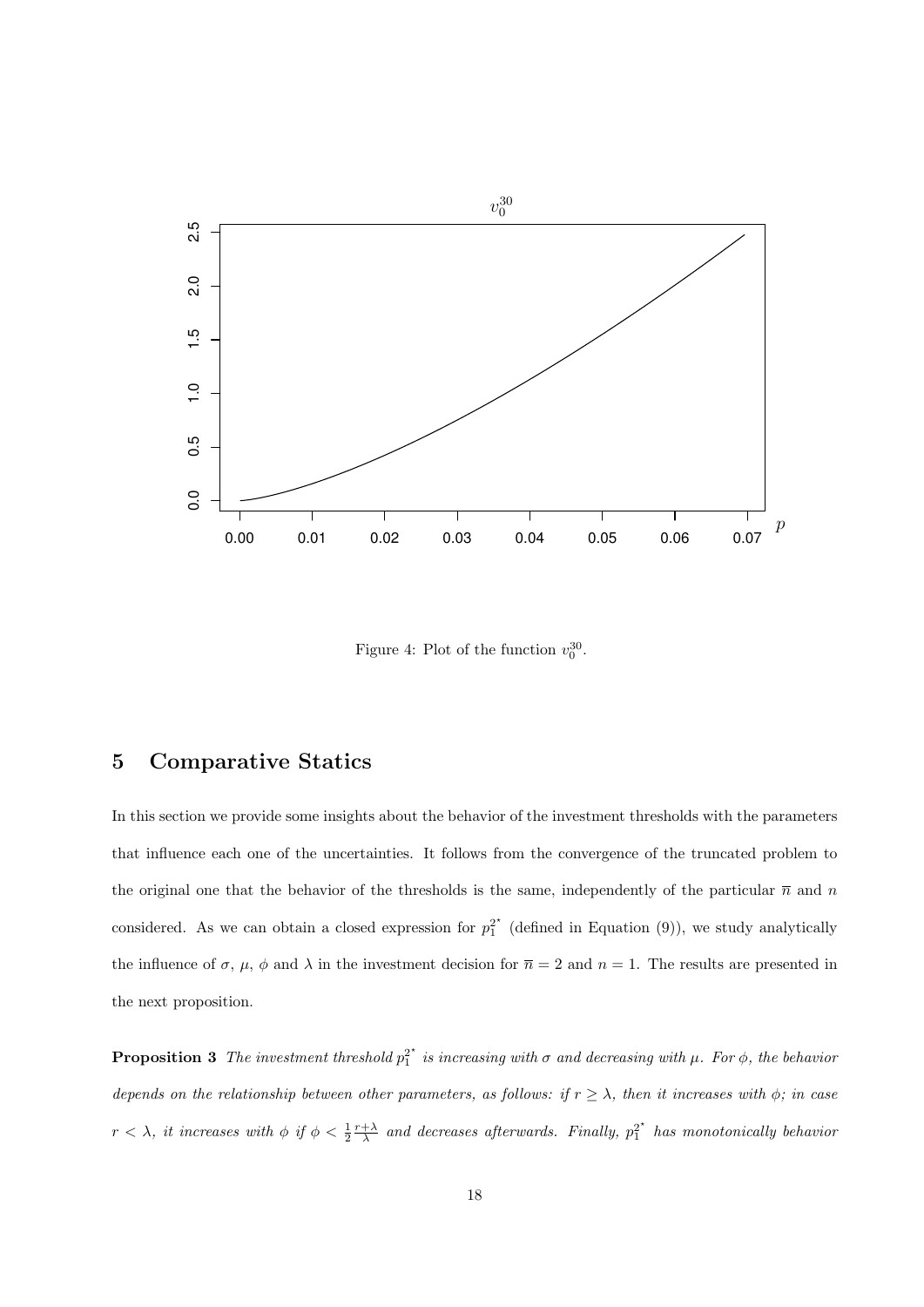with  $\lambda$ , for "small values" of  $\phi$ , and a non-monotonically behavior, for "large values" of  $\phi$ .

We note that the results that we obtain for  $\sigma$  and  $\mu$  agree with the standard case: increasing the volatility usually postpones the investment decision, whereas increasing the drift anticipates it, as we expect larger profits in the future. But the results for the investment parameters,  $\phi$  and  $\lambda$ , are somehow unexpected.

Intuitively, we would expect that increasing  $\phi$  (and thus, the investment cost decreases less with a technology innovation) would always postpone the investment decision. In particular, this would imply waiting more for a decrease in the investment cost. The result presented in Proposition 3 shows that, indeed, this is the case in almost all situations. There is an exception when the intensity of new arrivals is larger than the interest rate and, simultaneously,  $\phi$  is larger than  $\frac{1}{2} \frac{r+\lambda}{\lambda}$ . This indicates that waiting for a new innovation that will decrease the investment cost is worthwhile depending on: (i) how much it decreases; (ii) the relationship between the interest rate and the expected time until the next innovation. In fact, if the decrease in the investment cost is large (low  $\phi$ ) and the expected time until the next innovation is small (large  $\lambda$ ), then the decision to invest should be postponed. This happens because as the expected time until the next arrival is small, the expected return of the investment during this period, if we would invest earlier, would be smaller than the decrease in the investment cost. But if the impact of the innovation is not so large, then it happens the other way around, i.e, it is more profitable for the company to invest earlier than to wait for the next innovation, which would lead to a small impact in the cost. Finally, we note that the function  $\lambda \to \frac{1}{2} \frac{r+\lambda}{\lambda}$  is decreasing. For  $\lambda > r$ , we have that

$$
\lim_{\lambda \to r} \frac{1}{2} \frac{r + \lambda}{\lambda} = 1 \quad \text{and} \quad \lim_{\lambda \to +\infty} \frac{1}{2} \frac{r + \lambda}{\lambda} = \frac{1}{2},
$$

which means that the investment decision is anticipated with increasing  $\phi$  in an interval. In fact, the greater the  $\lambda$ , the larger the interval.

Regarding the influence of changing  $\lambda$  in the investment decision, it is possible to find two distinct behaviors, for different sets of parameters: (i)  $p_1^{2^*}$  is non-monotonic, in particular for large values of  $\phi$ , which means low impact in the decrease of the investments costs due to technological innovations; (ii)  $p_1^{2^*}$  is monotonic for small values of  $\phi$ . In Figure 5 we draw  $p_1^{2^*}$  as a function of  $\lambda$  for small and large values of  $\phi$ , using as base-case parameters the ones mentioned in the previous section.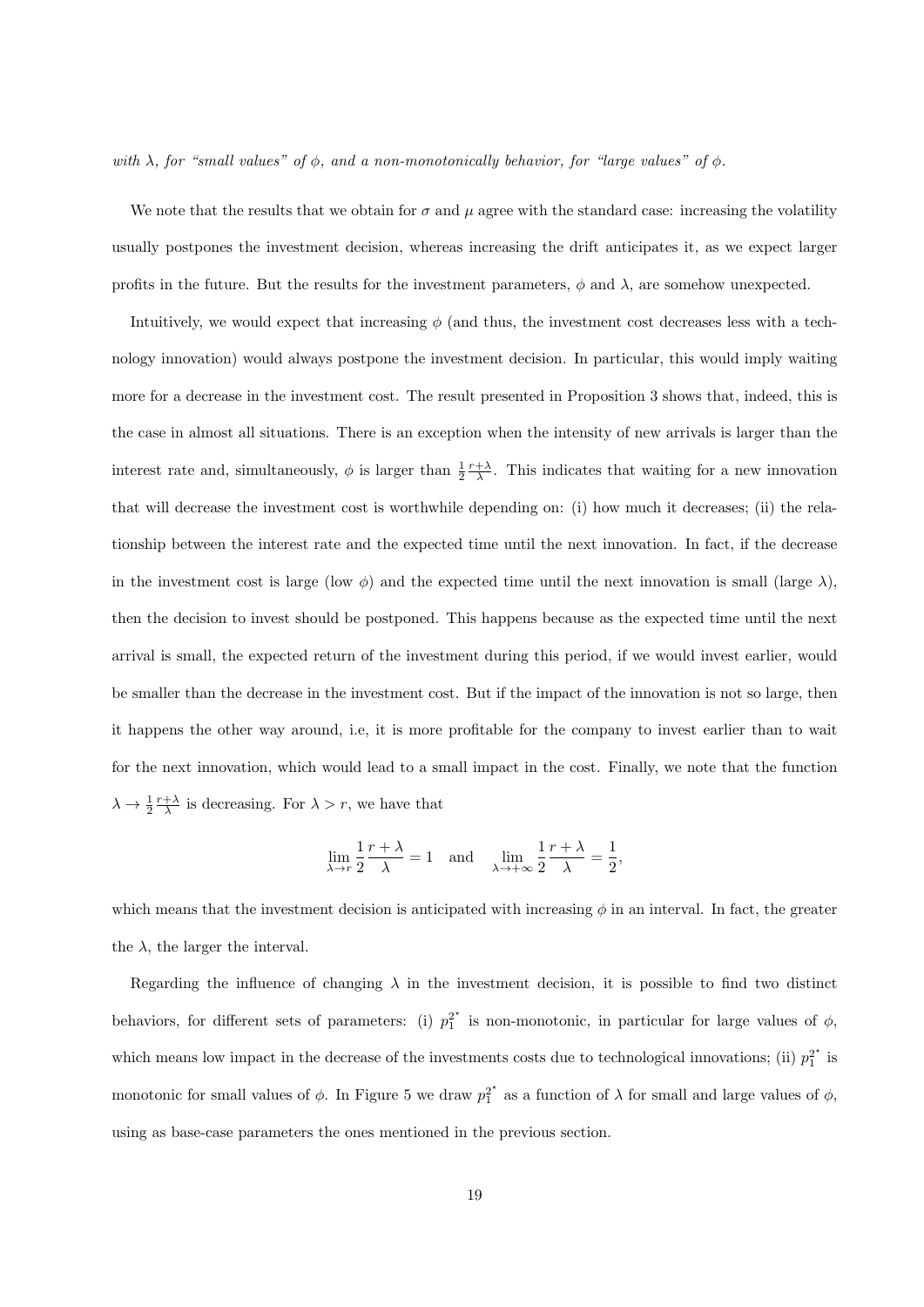

Figure 5: Investment threshold  $p_1^{2^*}$  as a function of  $\lambda$ , for (a)  $\phi = 0.9$  and (b)  $\phi = 0.99$ .

These illustrations show that when the impact of technology innovations is significant in the reduction of the investment costs (corresponding to the case illustrated in the left hand panel of Figure 5), then the decision to invest should be postponed. This holds as increasing  $\lambda$  means that the expected time until next innovation decreases. Thus it is worthwhile to wait for a cheaper investment, because the value that could be accumulated during this period (if the investment would take place earlier) does not compensate the reduction in the investment cost. On the other hand, when the impact of the innovations in the investment cost is small (right hand panel of Figure 5) and the expected time until the next innovation is large (meaning small) values of  $\lambda$ ), there is no reason to wait for such innovation. Indeed, the firm expects to gain more starting producing than waiting for the cost reduction, therefore the decision to invest is anticipated. However, if the expected time until the next innovation is small (meaning large values of  $\lambda$ ), then it pays back to invest latter, for similar reasons as the ones previously explained.

### 6 Conclusion

In this paper we develop a quasi-analytical method to solve an investment problem with two sources of uncertainty: the price that follows a GBM and the number of technology innovations that is driven by a Poisson process.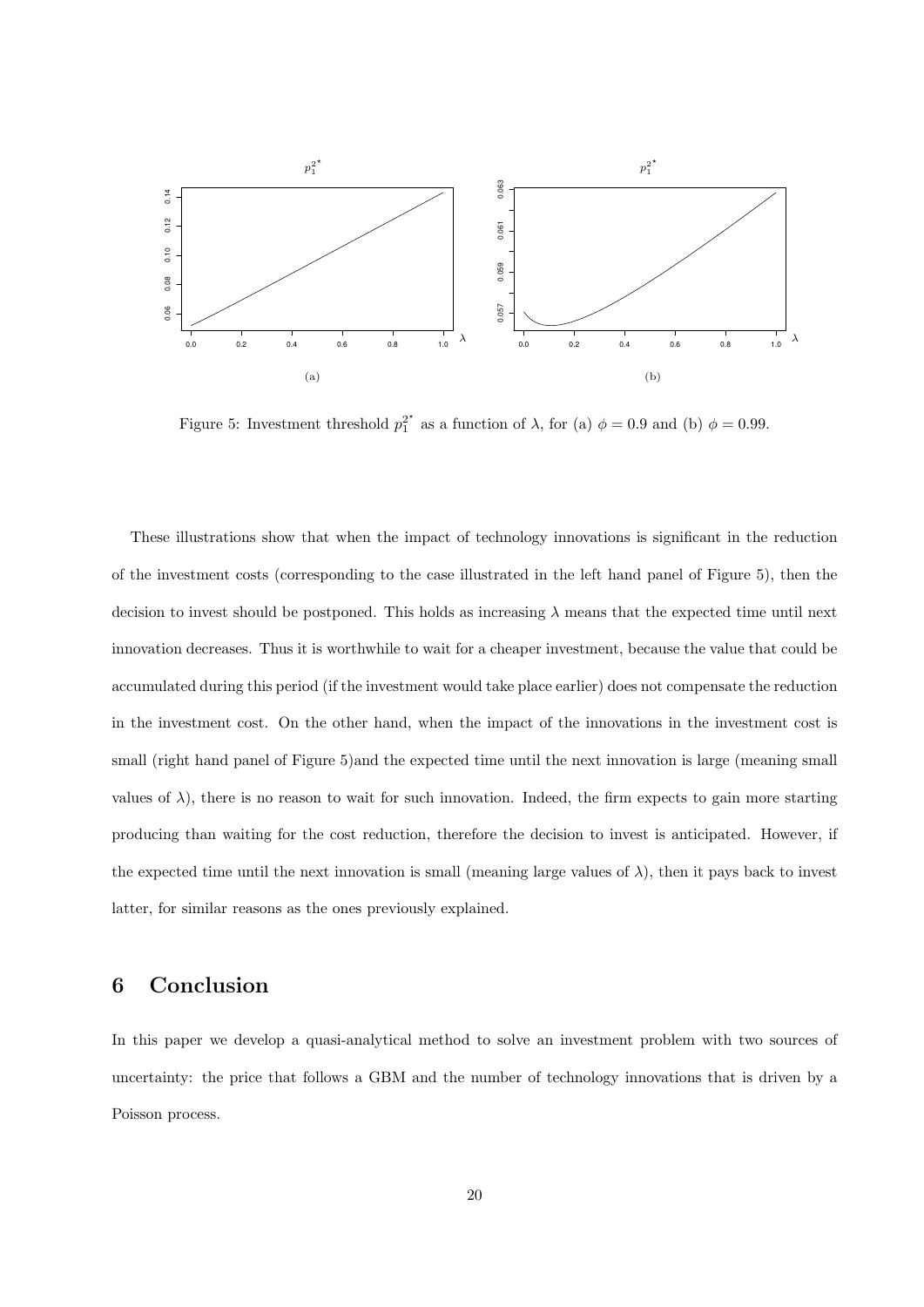The difficulty in the resolution of this investment problem comes from the fact that the investment region may be attained by an increase of either the level of technology available in the market or the price of the product. An interesting feature of the method develop in this paper is its flexibility and suitability to other problems with the same features.

The quasi-analytical method is based on the truncation of the number of technology innovations allowed. We prove that the approximated solution converges to the exact solution. Additionally, we illustrate that, in a numerical point of view, the convergence is quickly attained, which means that one can consider a reasonable level  $\overline{n}$ , in order to get a good approximation.

As a consequence of the convergence result, we know that the qualitative behavior of the threshold prices,  $p_n^{\overline{n}^*}$ , should be preserved for all  $\overline{n} \in \mathbb{N}$  and  $n < \overline{n}$ , which allows us to provide an extensive sensitivity analysis. We prove that the standard results of real options still hold, notably the investment is postponed for increasing volatility and anticipated for increasing drift. However, we can theoretically prove non-monotonic behaviors for the price threshold when one increases the impact of the innovation in the investment cost and the intensity of the technology innovations.

### A Proofs

In order to facilitate the proof of Proposition 1 we state an initial auxiliary result.

Lemma 1 Consider the function

$$
f(p) = A_{0,0,1}^2 (p_1^{2^*})^{d_1} + \left[ (d_1 - 1) \frac{p}{r + \lambda - \mu} - d_1 I \frac{r + \lambda(1 - \phi)}{r + \lambda} \right] \left( \frac{p}{p_1^{2^*}} \right)^{-d_2}
$$

$$
+ \lambda \left[ \frac{(d_1 - 1)p_1^{2^*}}{(r + \lambda - \mu)^2} - \frac{d_1 I \phi(r + \lambda(1 - \phi))}{(r + \lambda)^2} \right],
$$

where  $A_{0,0,1}^2$  and  $p_1^{2^*}$  are defined, respectively, by (12) and (9), respectively. Then, the equation  $f(p) = 0$  has *a* unique root,  $p_0^{2^*}$ , verifying  $p_0^{2^*} > p_1^{2^*} > 0$ .

Proof of Lemma 1 Firstly, we note that

$$
A_{0,0,1}^2(p_1^{2^*})^{d_1} = -\frac{2\lambda}{\sigma^2(d_1-d_2)} \times \frac{p_1^{2^*}}{d_1(r+\lambda-\mu)},
$$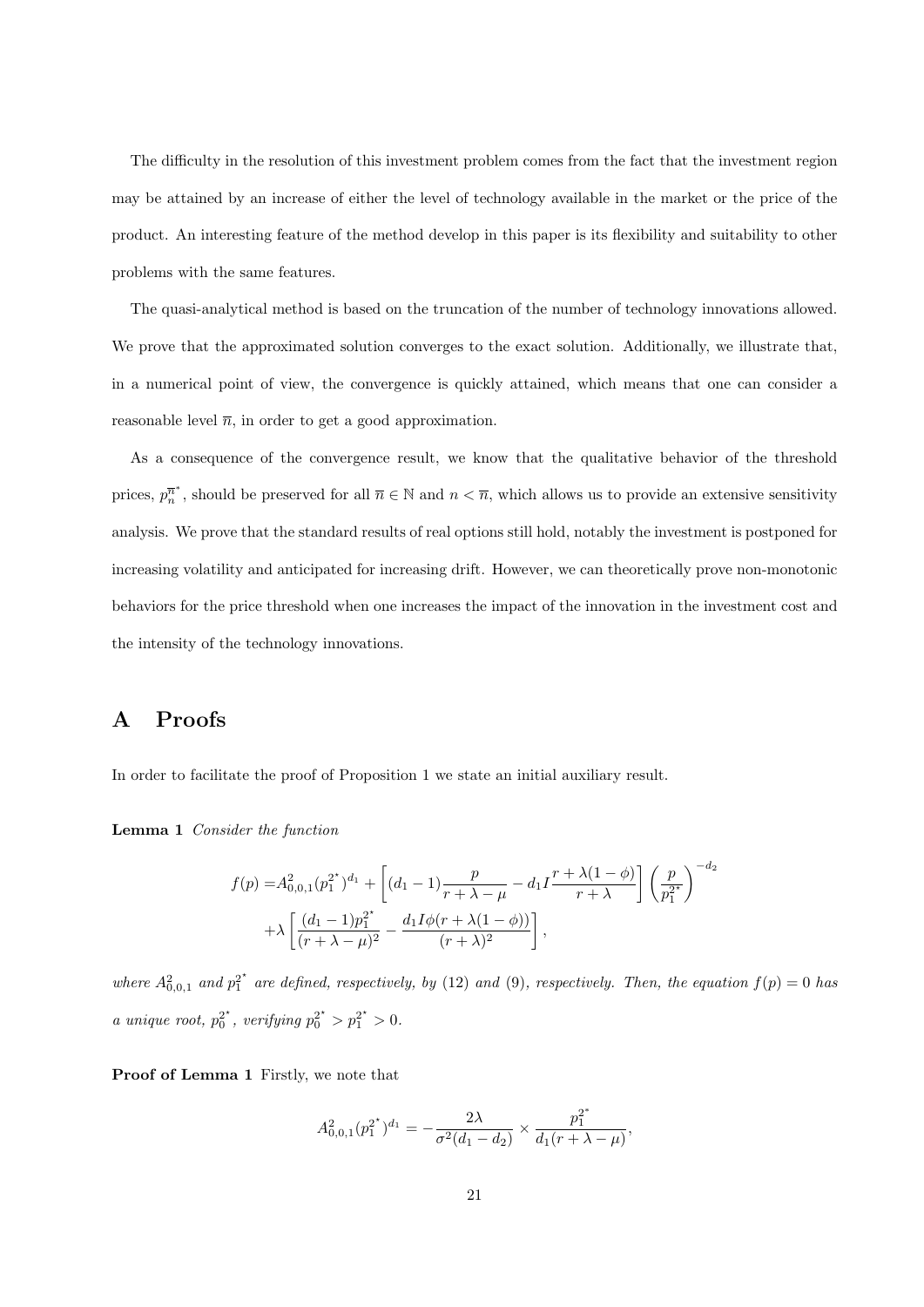which combined with (6) allow us to make the calculations

$$
f(0) = A_{0,0,1}^2 (p_1^{2^*})^{d_1} + \lambda \left[ \frac{(d_1 - 1)p_1^{2^*}}{(r + \lambda - \mu)^2} - \frac{d_1 I \phi(r + \lambda(1 - \phi))}{(r + \lambda)^2} \right]
$$
  
= 
$$
-\frac{2\lambda p_1^{2^*}}{\sigma^2 (r + \lambda - \mu)} \times \frac{1 - d_1}{d_2 (d_1 - d_2)(1 - d_2)} < 0.
$$

Taking into account that the derivative of the function  $f$  is given by

$$
f'(p) = \left(\frac{p}{p_1^{2^*}}\right)^{-d_2} \left[\frac{(1-d_2)(d_1-1)}{r+\lambda-\mu} + d_1d_2I\frac{r+\lambda(1-\phi)}{r+\lambda}p^{-1}\right],
$$

we conclude that the function f is decreasing for  $p < p^*$  and increasing  $p > p^*$ , where

$$
p^* = d_1 d_2 I \times \frac{r + \lambda(1 - \phi)}{r + \lambda} \times \frac{r + \lambda - \mu}{(d_2 - 1)(d_1 - 1)}.
$$

Combining the previous information with the fact that  $\lim_{p\to+\infty} f(p) = +\infty$ , we can conclude that there is a unique  $p = p_0^{2^*}$  that satisfies the equation  $f(p) = 0$ .

To complete the proof, we note that  $f(p_1^{2^*}) = f(0) + \left[ (d_1 - 1) \frac{p_1^{2^*}}{r + \lambda - \mu} - d_1 I \frac{r + \lambda(1-\phi)}{r + \lambda} \right]$  $\left|\frac{\lambda(1-\phi)}{r+\lambda}\right| < 0$ , which follows in light of the facts that  $f(0) < 0$  and

$$
\[ (d_1 - 1) \frac{p_1^{2^*}}{r + \lambda - \mu} - d_1 I \frac{r + \lambda(1 - \phi)}{r + \lambda} \] = -\frac{2(\phi - 1)}{d_2 \sigma^2} I[r + \lambda(1 - \phi)] < 0.
$$

**Proof of Proposition 1** We start noticing that  $v_2^2$  satisfies the boundary condition of Equation (4). To complete this proof we need to verify that:

$$
v_1^2 \quad \text{is such that} \quad \min\{(r+\lambda)v_1^2(p) - \mu p(v_1^2)' - \frac{\sigma^2}{2}p^2(v_1^2)''(p) - \lambda v_2^2(p), v_1^2(p) - g_1(p)\} = 0,\tag{17}
$$

$$
v_0^2 \quad \text{is such that} \quad \min\{(r+\lambda)v_0^2(p) - \mu p(v_0^2)' - \frac{\sigma^2}{2}p^2(v_0^2)''(p) - \lambda v_1^2(p), v_0^2(p) - g_0(p)\} = 0. \tag{18}
$$

Proof of (17): By construction, the function  $p \to A_{1,0,0}^2 p^{d_1} + \lambda \left[ \frac{p}{(r-\mu)(r+\lambda-\mu)} - \frac{I\phi^2}{r+\lambda} \right]$  is a solution to the ODE  $(r + \lambda)v_1^2(p) - \mu p(v_1^2)' - \frac{\sigma^2}{2}$  $\frac{\partial^2 p}{\partial x^2}$   $p^2(v_1^2)''(p) - \lambda v_2^2(p) = 0$ . Additionally, trivial calculations show that the smooth-pasting conditions

$$
v_1^2(p_1^{2^*}) = g_1(p_1^{2^*})
$$
 and  $(v_1^2)'(p_1^{2^*}) = g'_1(p_1^{2^*})$ 

are satisfied if and only if  $p_1^{2^*}$  and  $A_{1,0,0}^2$  are given by (9) and (10). To finish this part of the proof, we still need to verify that the function  $v_1^2$  satisfies the inequalities

$$
(r + \lambda)v_1^2(p) - \mu p(v_1^2)' - \frac{\sigma^2}{2}p^2(v_1^2)''(p) - \lambda v_2^2(p) \ge 0, \quad \text{for all } p \ge p_1^{2^*}
$$
 (19)

$$
v_1^2(p) - g_1(p) \ge 0, \quad \text{for all } 0 < p \le p_1^{2^*}.\tag{20}
$$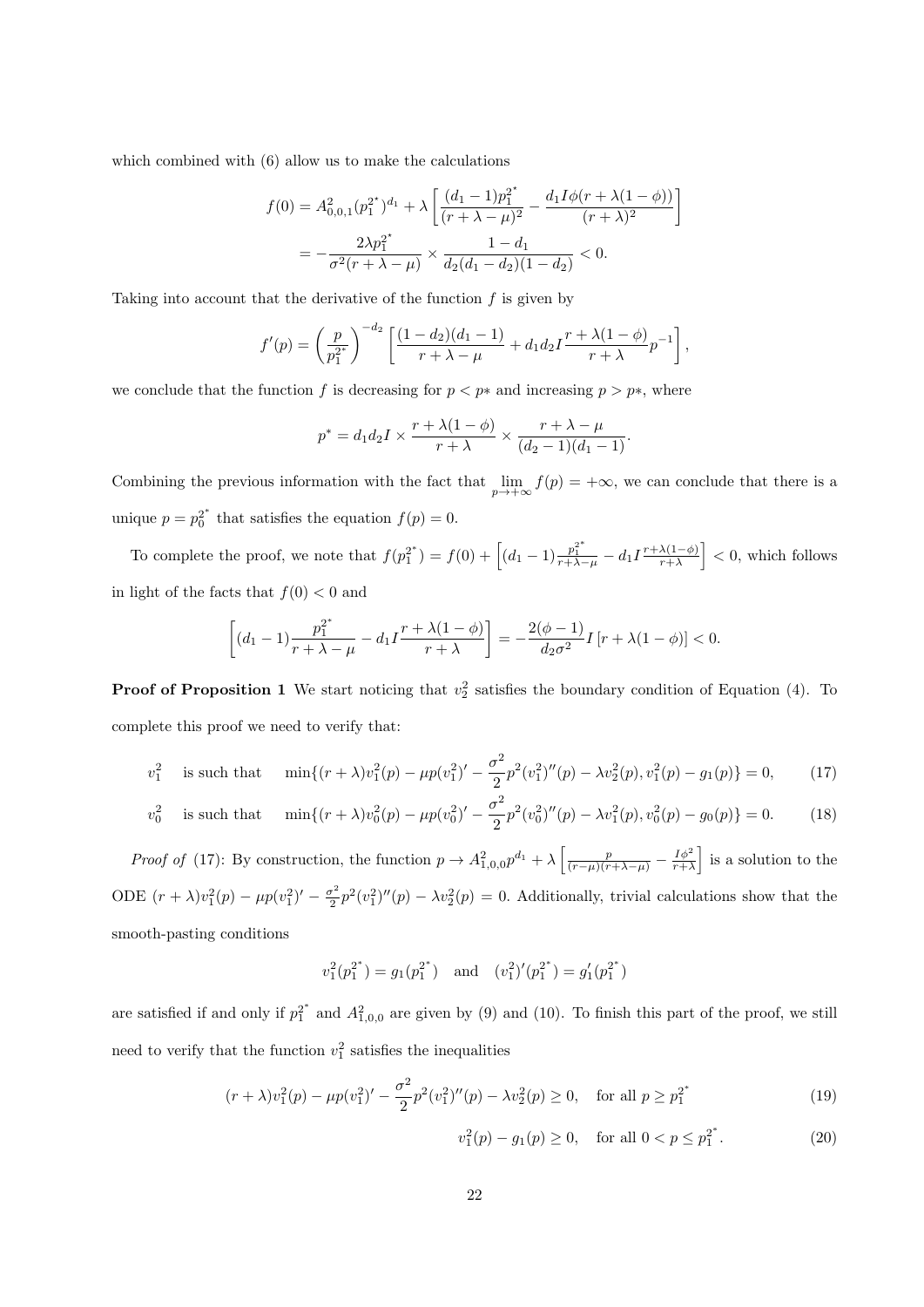For  $p \ge p_1^{2^*}$ , we have  $v_1^2(p) = \frac{p}{r-\mu} - I\phi$ , which allow us to obtain

$$
(r + \lambda)v_1^2(p) - \mu p(v_1^2)' - \frac{\sigma^2}{2}p^2(v_1^2)''(p) - \lambda v_2^2(p) = p - I\phi(r + \lambda(1 - \phi)).
$$

Consequently, condition (19) is equivalent to  $p \geq I\phi(r + \lambda(1 - \phi))$ , and therefore, the first inequality holds true because

$$
p_1^{2^*} = \frac{d_2 - 1}{d_2} I\phi(r + \lambda(1 - \phi)) \ge I\phi(r + \lambda(1 - \phi)).
$$

To prove the inequality (20), we use (10) to see that

$$
v_1^2(p) - g_1(p) = \frac{1 - d_1}{d_1} \times \frac{p}{r + \lambda - \mu} + I\phi \frac{r}{r + \lambda}.
$$

It is now trivial to observe that the function  $p \to v_1^2(p) - g_1(p)$  is decreasing, which combined with the fact that  $v_1^2(p_1^{2^*}) - g_1(p_1^{2^*}) = 0$  proves the inequality (20).

*Proof of* (18): It is a matter of calculations to see that the ODE  $(r + \lambda)v_0^2(p) - \mu p(v_0^2)' - \frac{\sigma^2}{2}$  $\frac{\sigma^2}{2}p^2(v_0^2)''(p) \lambda v_1^2(p) = 0$  is satisfied by the functions  $p \to (A_{0,0,0}^2 + A_{0,0,1}^2 \ln p) p^{d_1} + \lambda^2 \left[ \frac{p}{(r-\mu)(r+\lambda-\mu)^2} - \frac{I\phi^2}{(r+\lambda)^2} \right]$ , with  $A_{0,0,1}^2$  as in (12), when  $p \leq p_1^{2^*}$  and  $p \to A_{0,1,0}^2 p^{d_1} + B_{0,1,0}^2 p^{d_2} + \lambda \left[ \frac{p}{(r-\mu)(r+\lambda-\mu)} - \frac{I\phi}{r+\lambda} \right]$ , when  $p \geq p_1^{2^*}$ . By using the  $C^1$  continuity of the function  $v_0^2$  it follows that the parameters  $A_{0,0,1}^2$ ,  $A_{0,0,0}^2$ ,  $A_{0,1,0}^2$  and  $B_{0,1,0}^2$  are given by (12)-(15) while  $p_0^{2^*}$  is such that (16) holds true and  $p_1^{2^*}$  is given by (9). Additionally, in light of Lemma 1,  $p_0^{2^*}$  is the unique solution to the equation  $f(p) = 0$  and verify  $p_0^{2^*} > p_1^{2^*} > 0$ . To finish this part of the proof, we have to verify that the function  $v_1^2$  satisfies the inequalities

$$
(r + \lambda)v_1^2(p) - \mu(r + \lambda)v_0^2(p) - \mu p(v_0^2)' - \frac{\sigma^2}{2}p^2(v_0^2)''(p) - \lambda v_1^2(p) \ge 0, \quad \text{for all } p \ge p_0^{2^*}
$$
 (21)

$$
v_0^2(p) - g_0(p) \ge 0, \quad \text{for all } 0 < p \le p_0^{2^*}.\tag{22}
$$

The proof of conditions (21)-(22) follows in light of a similar argument to the one used to prove the conditions in (19)-(20).

**Proof of Proposition 2** Notice that by definition  $V(p,n) = \sup_{\tau \geq 0} J(p,n,\tau) \geq \sup_{\tau \geq 0} J(p,n,\tau \wedge \tau_{\overline{n}}) = V^{\overline{n}}(p,n)$ , for any  $\overline{n} \in \mathbb{N}$ , which implies that  $\limsup_{\overline{n}\to+\infty} V^{\overline{n}}(p,n) \leq V(p,n)$ . In order to prove that  $\liminf_{\overline{n}\to+\infty} V^{\overline{n}}(p,n) \geq$  $V(p,n)$ , we will show that, for all stopping times  $\tau \geq 0$ ,  $\liminf_{n \to +\infty} J(p,n,\tau \wedge \tau_{\overline{n}}) \geq J(p,n,\tau)$ . Fix  $\tau \geq 0$  and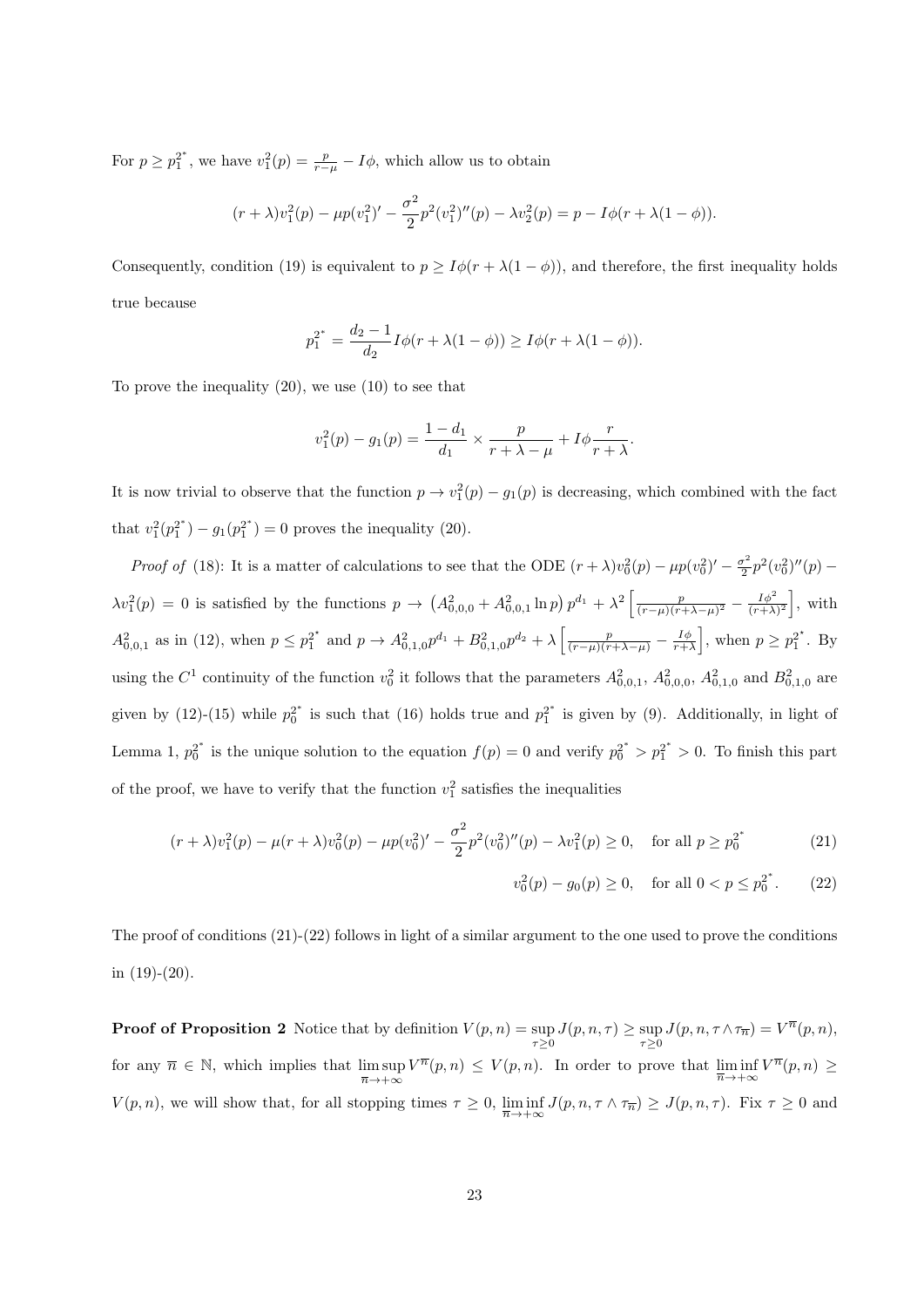notice that

$$
J(p,n,\tau) - J(p,n,\tau \wedge \tau_{\overline{n}}) = E_{p,n} \left[ - \int_{\tau \wedge \tau_{\overline{n}}}^{\tau} e^{-rs} P_s ds - e^{-r\tau} I_{\tau} + e^{-r(\tau \wedge \tau_{\overline{n}})} I_{\tau \wedge \tau_{\overline{n}}} \right]
$$
  

$$
\leq E_{p,n} \left[ -e^{-r\tau} I_{\tau} + e^{-r(\tau \wedge \tau_{\overline{n}})} I_{\tau \wedge \tau_{\overline{n}}} \right].
$$

For any  $\tau \geq 0$ ,  $\tau \wedge \tau_{\overline{n}} \leq \tau$ ,  $N_{\tau \wedge \tau_{\overline{n}}} \leq N_{\tau}$  and, consequently,  $I \geq e^{-r(\tau \wedge \tau_{\overline{n}})} I_{\tau \wedge \tau_{\overline{n}}} \geq e^{-r\tau} I_{\tau}$  almost surely. By construction,  $e^{-r(\tau \wedge \tau_{\overline{n}})} I_{\tau \wedge \tau_{\overline{n}}} \to e^{-r\tau} I_{\tau}$  almost surely, when  $\overline{n} \to +\infty$ . Thus, it follows from the dominated convergence theorem that

$$
\lim_{\overline{n}\to+\infty} E_{p,n} \left[ -e^{-r\tau} I_{\tau} + e^{-r(\tau\wedge\tau_{\overline{n}})} I_{\tau\wedge\tau_{\overline{n}}} \right] = 0,
$$

which is sufficient to conclude the proof.

Proof of Proposition 3 We will split the proof in three parts.

• Monotony of  $p_1^{2^*}$  regarding  $\mu$  and  $\sigma$ :

To prove this part, we notice that

$$
\frac{\partial p_1^{2^*}}{\partial i}=d_2^{-2}\frac{\partial d_2}{\partial i}I\phi(r+\lambda(1-\phi))
$$

with  $i = \mu, \sigma^2$ . The intended result follows taking into account that

$$
\frac{\partial p_1^{2^*}}{\partial \mu} = \frac{-1}{\sigma^2} \left( 1 + \frac{\frac{\sigma^2}{2} - \mu}{\sqrt{\left(\frac{\sigma^2}{2} - \mu\right)^2 + 2\sigma^2(r + \lambda)}} \right) < 0
$$

and

$$
\frac{\partial p_1^{2^*}}{\partial \sigma^2} = \frac{2\mu^2 + 2\sigma^2(r + \lambda) + \mu \left(-\sigma^2 + \sqrt{(\sigma^2 - 2\mu)^2 + 8\sigma^2(r + \lambda)}\right)}{\sigma^4 \sqrt{(\sigma^2 - 2\mu)^2 + 8\sigma^2(r + \lambda)}} > 0.
$$

The second inequality follows in light of the condition  $r + \lambda > \mu$ .

• Monotony of  $p_1^{2^*}$  regarding  $\phi$ :

It is a matter of calculations to see that

$$
\frac{\partial p_1^{2^*}}{\partial \phi} = \frac{d_2 - 1}{d_2} I(r + \lambda(1 - 2\phi)).
$$

Therefore,  $\frac{\partial p_1^{2^*}}{\partial \phi} > 0$  if and only if  $\phi < \frac{r+\lambda}{2\lambda}$ . Additionally, we notice that  $\frac{r+\lambda}{2\lambda} \Leftrightarrow r \ge \lambda \ge 1$ , which concludes this part of the prof.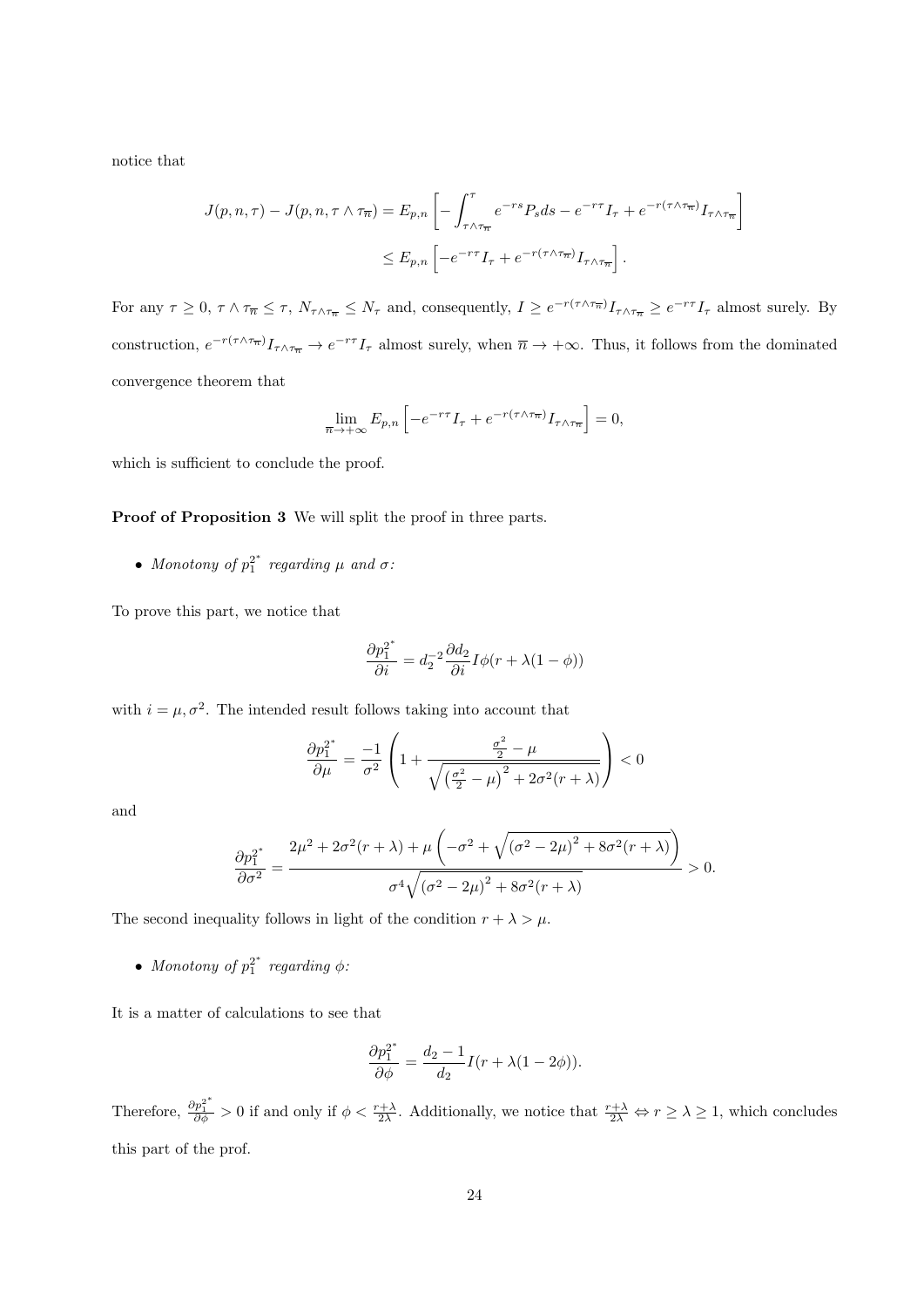• Monotony of  $p_1^{2^*}$  regarding  $\lambda$ :

After some calculations, one can obtain that

$$
\frac{\partial p_1^{2*}}{\partial \lambda} = I \phi d_2^{-2} \left[ \frac{\partial d_2}{\partial \lambda} (r + \lambda (1 - \phi)) + (d_2^2 - d_2)(1 - \phi) \right].
$$

Additionally, one can easily see that, for every  $0\leq \phi <1,$ 

$$
\lim_{\lambda \to \infty} \frac{\partial d_2}{\partial \lambda} (r + \lambda(1 - \phi)) + (d_2^2 - d_2)(1 - \phi) = \infty,
$$

and, for  $\phi = 1$ ,  $\frac{\partial p_1^{2*}}{\partial \lambda} = Id_2^{-2} \frac{\partial d_2}{\partial \lambda} r < 0$ . Therefore, taking into account that  $p_1^{2*}$  is a continuous function in  $\phi$ , we conclude that for large values of  $\phi$  (at least in a neighborhood of 1), the sign of the derivative  $\frac{\partial p_1^{2*}}{\partial \lambda}$  must change from negative to positive. Then, for such values of  $\phi$ , the function  $p_1^{2*}$  is non-monotonic with respect to  $\lambda$ .

Moreover, for  $\phi = 0$ , some trivial calculations lead us to

$$
\frac{\partial d_2}{\partial \lambda} (r + \lambda(1 - \phi)) + (d_2^2 - d_2)(1 - \phi)|_{\phi=0} = \frac{\partial d_2}{\partial \lambda} (r + \lambda) + (d_2^2 - d_2)
$$
  
= 
$$
d_2^2 \left[ \frac{\sigma^2}{2} + \sqrt{\left(\frac{\sigma^2}{2} - \mu\right)^2 + 2\sigma^2(r + \lambda)} \right],
$$

which is always positive. Thus, for small values of  $\phi$  (at least in a neighborhood of 0), the sign of the derivative  $\frac{\partial p_1^{2*}}{\partial \lambda}$  must be always positive. Then, for such values of  $\phi$ , the function  $p_1^{2*}$  increases with respect to  $\lambda$ .

#### B Tables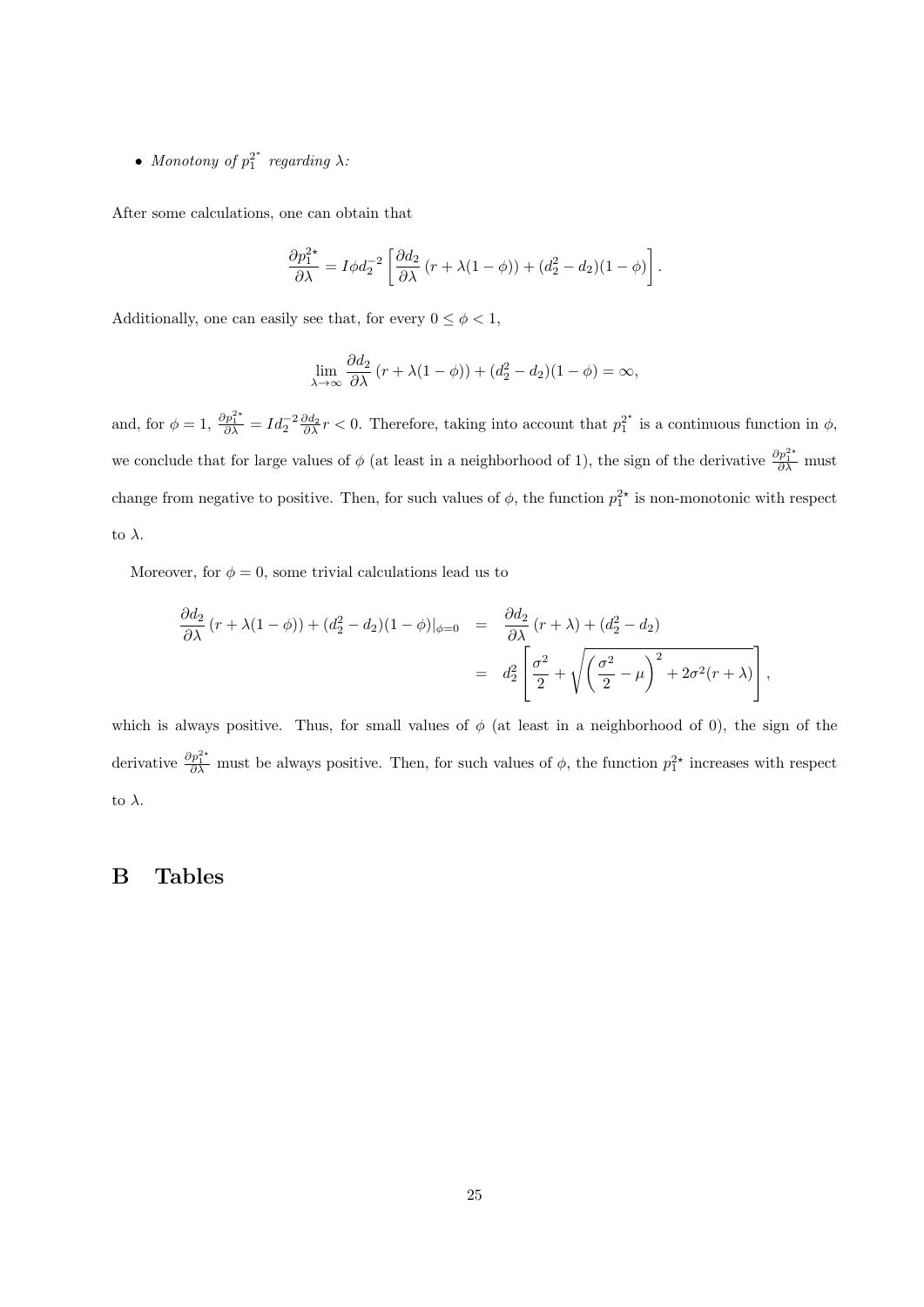|                                | $\mathbf{\hat{c}}$<br>$\bar{n} =$ | $\bar{n}=3$ | $\bar{n}=4$ | ເລ<br>$\bar{n}$ = | $\bar{n}=6$ | $\bar{n}=7$           | ∞<br>$\bar{n}$ = | ග<br>$\bar{n} =$ | $\bar{n}=10$ |
|--------------------------------|-----------------------------------|-------------|-------------|-------------------|-------------|-----------------------|------------------|------------------|--------------|
|                                | 0.06751563                        | 0.06762701  | 0.06765623  | 0.06766430        | 0.06766660  | 0.06766727            | 0.06766747       | 0.06766753       | 0.06766755   |
|                                |                                   | 0.06076407  | 0.06086431  | 0.06089061        | 0.06089787  | 0.06089994            | 0.06090054       | 0.06090072       | 0.06090078   |
| $p_2^{\bar n \star}$           |                                   | 0.05430369  | 0.05468766  | 0.05477788        | 0.05480155  | 0.05480808            | 0.05480994       | 0.05481049       | 0.05481065   |
| $p_3^{\bar n \star}$           |                                   |             | 0.04887332  | 0.04921890        | 0.04930009  | 0.04932139            | 0.04932727       | 0.04932895       | 0.04932944   |
| $p_4^{\bar n \, \star}$        |                                   |             |             | 0.04398599        | 0.04429701  | 0.04437008 0.04438925 |                  | 0.04439454       | 0.04439605   |
| $\rho_5^{\bar n \, \star}$     |                                   |             |             |                   | 0.03958739  | 0.03986731            | 0.03993307       | 0.03995033       | 0.03995509   |
| $\rho_6^{\bar{\tilde{\eta}}*}$ |                                   |             |             |                   |             | 0.03562865            | 0.03588058       | 0.03593977       | 0.03595529   |
| $p_7^{\tilde n \star}$         |                                   |             |             |                   |             |                       | 0.03206579       | 0.03229252       | 0.03234579   |
| $p_8^{\bar{\bar{n}}*}$         |                                   |             |             |                   |             |                       |                  | 0.02885921       | 0.02906327   |
| $\rho_9^{\bar n}$              |                                   |             |             |                   |             |                       |                  |                  | 0.02597329   |
|                                |                                   |             |             |                   |             |                       |                  |                  |              |

Table 1:  $p_n^{\overline{n}^*}$  for  $\overline{n}=2\cdots 10$  and  $n=0,\cdots,\overline{n}-1.$ Table 1:  $p_n^{\pi^*}$  for  $\overline{n} = 2 \cdots 10$  and  $n = 0, \cdots, \overline{n} - 1$ .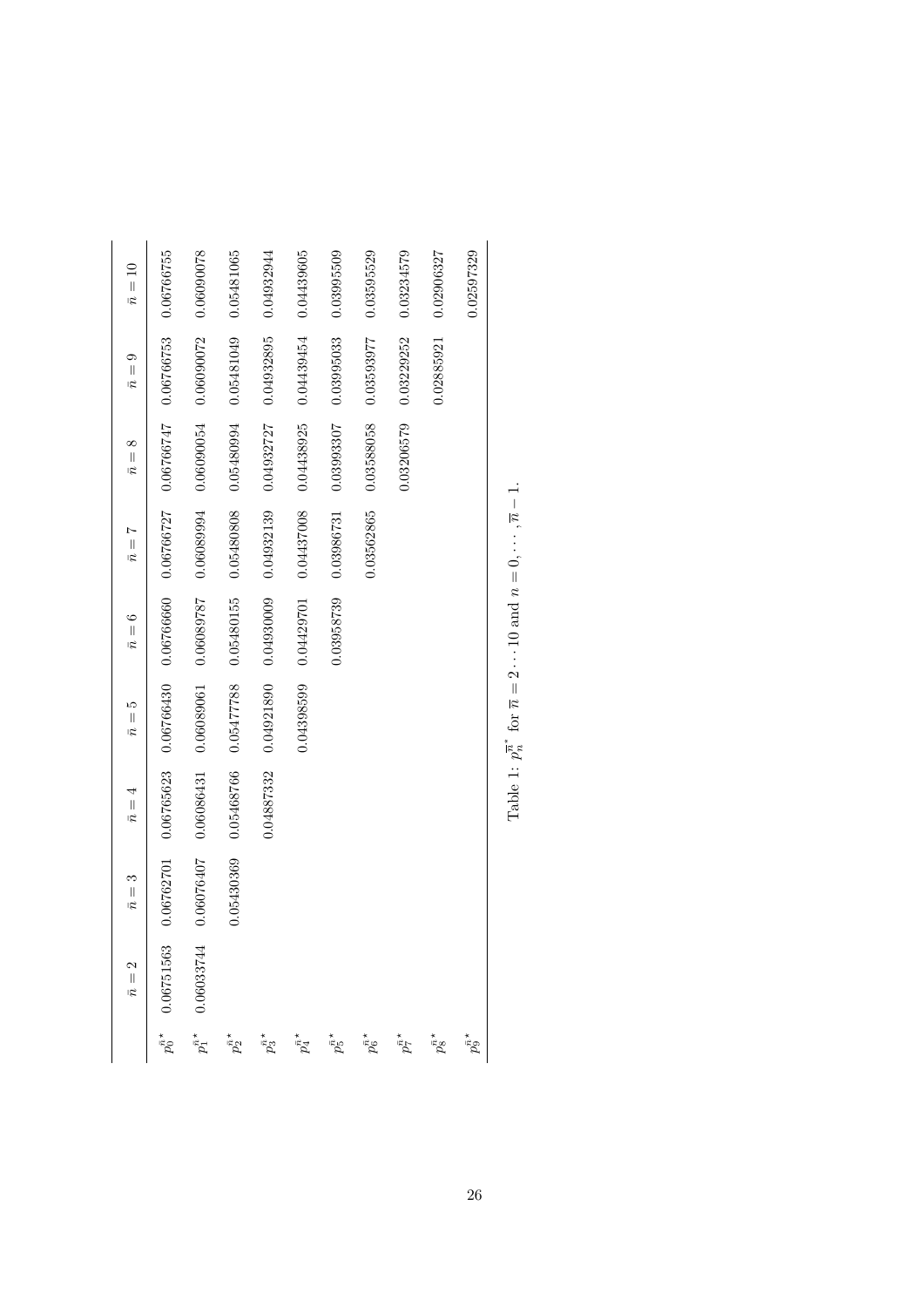|                                                     | $\bar{n}=3$ | $\bar{n}=4$           | $\bar{n}=5$ | $\bar{n}=6$                            | $\bar{n}=7$ | $\bar{n}=8$ | $\bar{n}=9$                      | $\bar{n}=10$ |
|-----------------------------------------------------|-------------|-----------------------|-------------|----------------------------------------|-------------|-------------|----------------------------------|--------------|
| $p_0^{\bar{n} \, \star} - p_0^{\bar{n}-1 \, \star}$ |             | 0.00011137 0.00002922 |             | $0.00000807$ $0.000000230$ 0.000000067 |             |             | 0.00000020 0.00000006 0.00000002 |              |
| $p_1^{\bar{n} *}-p_1^{\bar{n}-1*}$                  | 0.00042664  | 0.00010024            | 0.00002630  | 0.00000726                             | 0.000000207 | 0.00000060  | 0.00000018                       | 0.00000005   |
| $p_2^{\bar{n} *}-p_2^{\bar{n}-1*}$                  |             | 0.00038397            | 0.00009021  | 0.00002367                             | 0.00000653  | 0.00000186  | 0.00000054                       | 0.00000016   |
| $p_3^{\bar{n} *} - p_3^{\bar{n}-1*}$                |             |                       | 0.00034558  | 0.00008119                             | 0.00002130  | 0.00000588  | 0.00000168                       | 0.00000049   |
| $p_4^{\bar{n} *}-p_4^{\bar{n}-1*}$                  |             |                       |             | 0.00031102                             | 0.00007307  | 100000017   | 0.00000529                       | 0.00000151   |
| $p_5^{\bar{n} \,*} - p_5^{\bar{n}-1\,*}$            |             |                       |             |                                        | 0.00027992  | 0.00006577  | 0.00001725                       | 0.00000476   |
| $p_6^{\bar n\,*}-p_6^{\bar n-1\,*}$                 |             |                       |             |                                        |             | 0.00025192  | 0.00005919                       | 0.00001553   |
| $p_7^{\bar n \, \star} - p_7^{\bar n - 1 \, \star}$ |             |                       |             |                                        |             |             | 0.00022673                       | 0.00005327   |
| $p_8^{\bar{n} *}-p_8^{\bar{n}-1*}$                  |             |                       |             |                                        |             |             |                                  | 0.00020406   |
|                                                     |             |                       |             |                                        |             |             |                                  |              |

Table 2:  $p_n^{\overline{n}^*} - p_n^{\overline{n}-1^*}$  for  $\overline{n} = 3 \cdots 10$  and  $n = 0, \cdots, \overline{n} - 2$ . Table 2:  $p_n^{\pi^*} - p_n^{\overline{n}-1^*}$  for  $\overline{n} = 3 \cdots 10$  and  $n = 0, \cdots, \overline{n} - 2$ .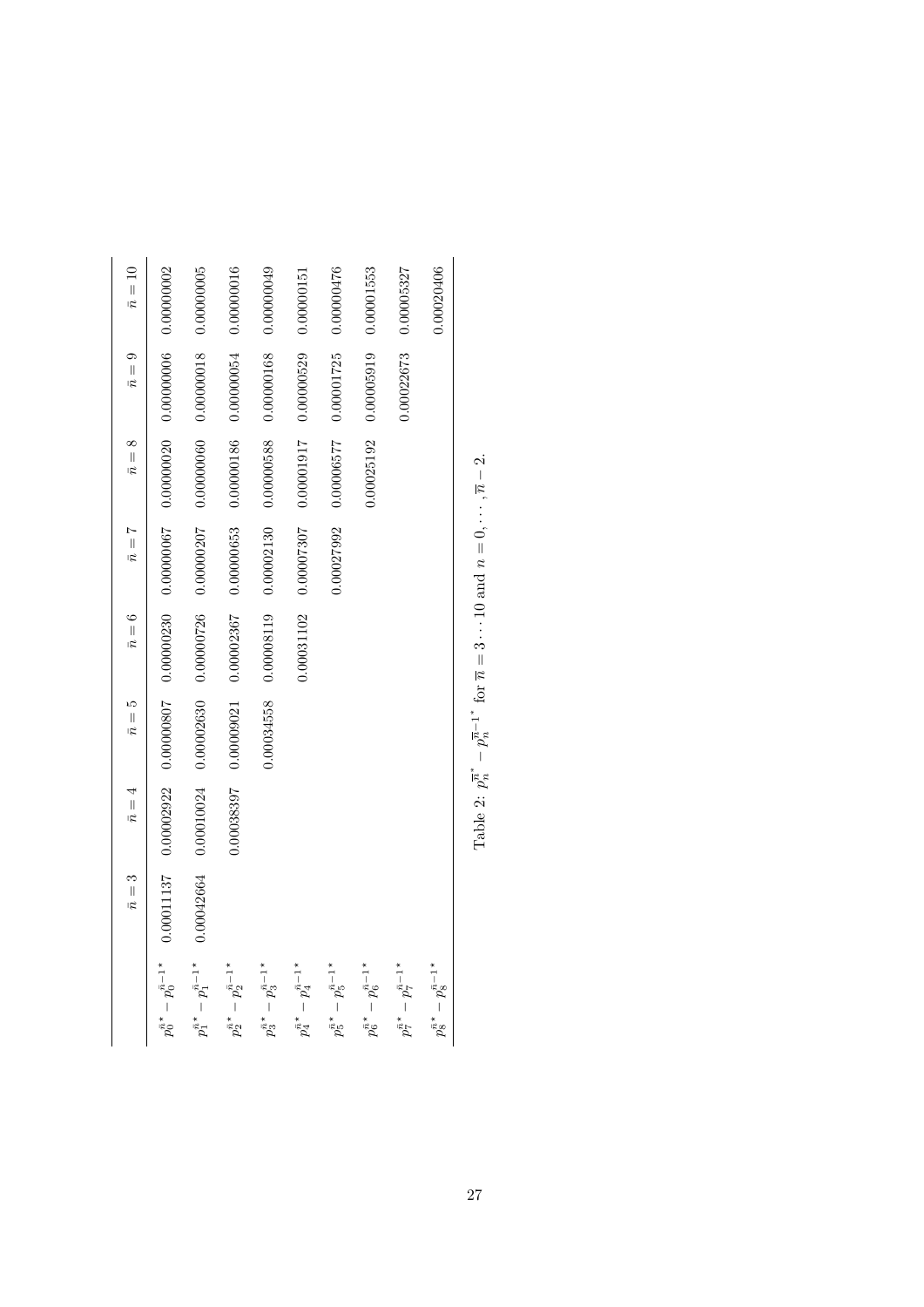## References

- [1] Moawia Alghalith. A note on the theory of the firm under multiple uncertainties. European Journal of Operational Research, 251(1):341–343, 2016.
- [2] Gualter Couto, Cláudia Nunes, and Pedro Pimentel. High-speed rail transport valuation and conjecture shocks. European Journal of Finance - EUR J FINANC, 21:1–15, 12 2012.
- [3] Lu Deng, Ping Jiang, Sifei Li, and Mingqing Liao. Government intervention and firm investment. Journal of Corporate Finance, 2017.
- [4] Avinash K Dixit and Robert S Pindyck. Investment under uncertainty. Princeton university press, 1994.
- [5] Ulrich Doraszelski. The net present value method versus the option value of waiting: A note on farzin, huisman and kort (1998). Journal of Economic Dynamics and Control, 25(8):1109–1115, 2001.
- [6] Y. Farzin, K. Huisman, and P. Kort. Optimal timing of technology adoption. Journal of Economic Dynamics and Control, 22:779–799, 1998.
- [7] Christian Riis Flor and Simon Lysbjerg Hansen. Technological advances and the decision to invest. Annals of Finance, 9(3):383–420, 2013.
- [8] Manuel Guerra, Cláudia Nunes, and Carlos Oliveira. Exit option for a class of profit functions. International Journal of Computer Mathematics, 94(11):2178–2193, 2017.
- [9] Yilmaz Guney, Ahmet Karpuz, and Neslihan Ozkan. R&d investments and credit lines. Journal of Corporate Finance, 46:261 – 283, 2017.
- [10] V. Hagspiel, K.J.M. Huisman, and C. Nunes. Optimal technology adoption when the arrival rate of new technologies changes. European Journal of Operational Research, 243(3):897–911, 2015.
- [11] V. Hagspiel, Kuno Huisman, Peter Kort, Maria Lavrutich, Claudia Nunes, and Rita Pimentel. Technology adoption in a declining market. Workingpaper, CentER, Center for Economic Research, 7 2018. CentER Discussion Paper Nr. 2018-021.